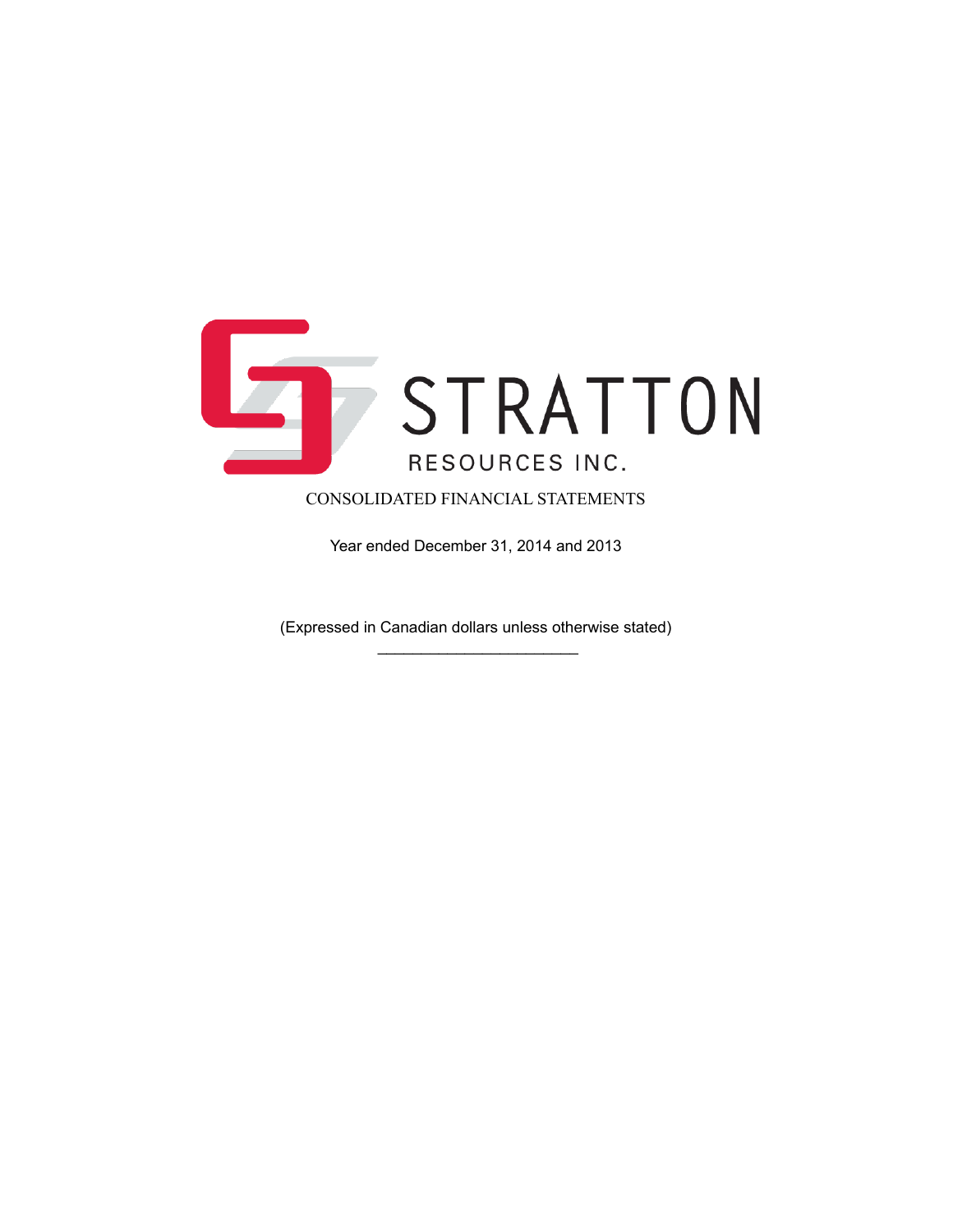# **Deloitte.**

Deloitte LLP 2800 - 1055 Dunsmuir Street 4 Bentall Centre P.O. Box 49279 Vancouver BC V7X 1P4 Canada

Tel: (604) 669-4466 Fax: (778) 374-0496 www.deloitte.ca

# **INDEPENDENT AUDITOR'S REPORT**

To the Shareholders of Stratton Resources Inc.

We have audited the accompanying consolidated financial statements of Stratton Resources Inc., which comprise the consolidated statements of financial position as at December 31, 2014 and 2013, and the consolidated statements of loss and comprehensive loss, consolidated statements of changes in equity and consolidated statements cash flows for the years then ended, and a summary of significant accounting policies and other explanatory information.

# **Management's Responsibility for the Consolidated Financial Statements**

Management is responsible for the preparation and fair presentation of these consolidated financial statements in accordance with International Financial Reporting Standards and for such internal control as management determines is necessary to enable the preparation of consolidated financial statements that are free from material misstatement, whether due to fraud or error.

# **Auditor's Responsibility**

Our responsibility is to express an opinion on these consolidated financial statements based on our audits. We conducted our audits in accordance with Canadian generally accepted auditing standards. Those standards require that we comply with ethical requirements and plan and perform the audit to obtain reasonable assurance about whether the consolidated financial statements are free from material misstatement.

An audit involves performing procedures to obtain audit evidence about the amounts and disclosures in the consolidated financial statements. The procedures selected depend on the auditor's judgment, including the assessment of the risks of material misstatement of the consolidated financial statements, whether due to fraud or error. In making those risk assessments, the auditor considers internal control relevant to the entity's preparation and fair presentation of the consolidated financial statements in order to design audit procedures that are appropriate in the circumstances, but not for the purpose of expressing an opinion on the effectiveness of the entity's internal control. An audit also includes evaluating the appropriateness of accounting policies used and the reasonableness of accounting estimates made by management, as well as evaluating the overall presentation of the consolidated financial statements.

We believe that the audit evidence we have obtained in our audits is sufficient and appropriate to provide a basis for our audit opinion.

# **Opinion**

In our opinion, the consolidated financial statements present fairly, in all material respects, the financial position of Stratton Resources Inc. as at December 31, 2014 and 2013, and its financial performance and its cash flows for the years then ended in accordance with International Financial Reporting Standards.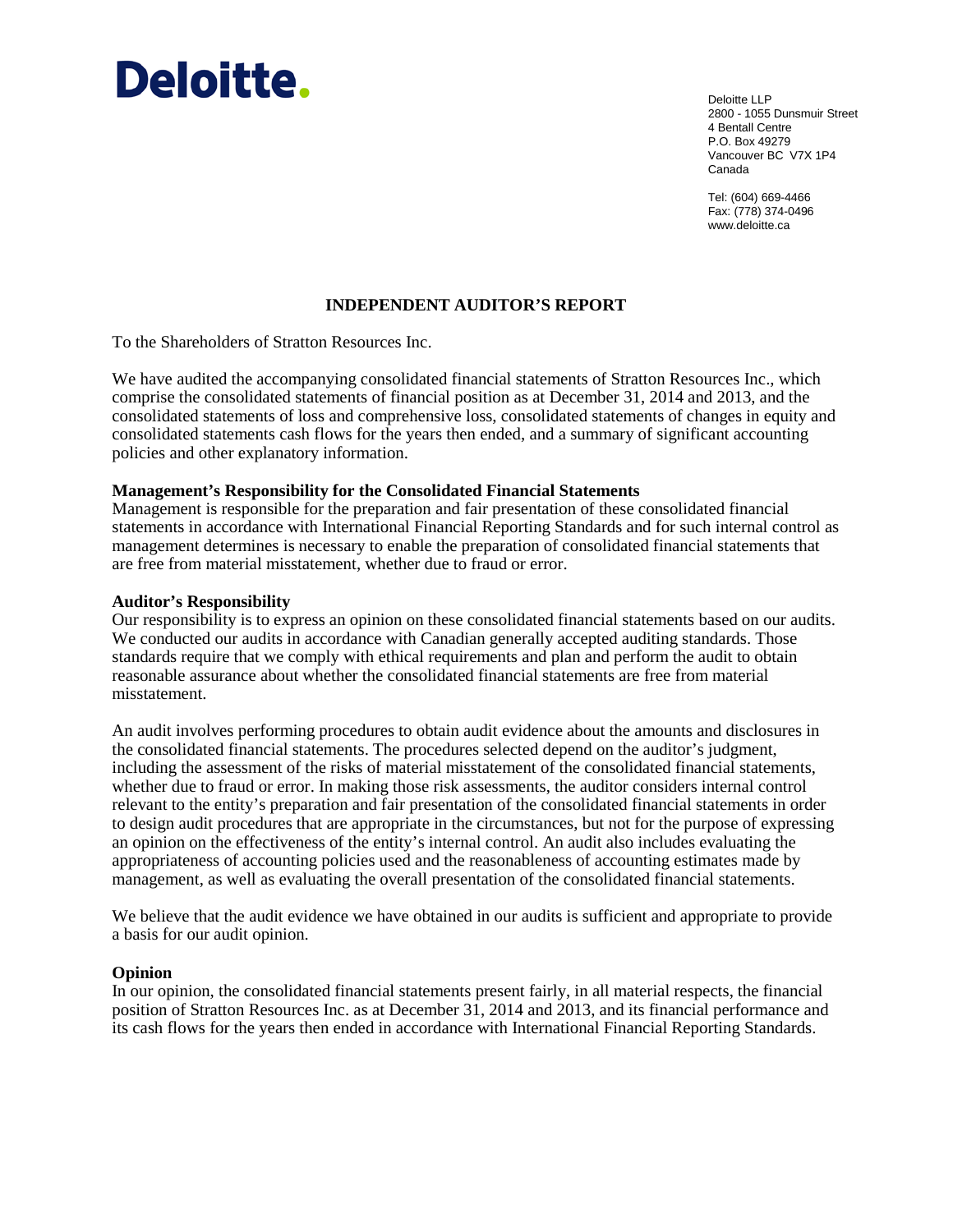Stratton Resources Inc. April 24, 2015 Page 2

# **Emphasis of Matter**

Without qualifying our opinion, we draw attention to Note 2(c) in the consolidated financial statements which indicates that the Company incurred a loss from operations of \$132,887 during the year ended December 31, 2014, had a net working capital deficiency of \$279,419 as at December 31, 2014, and had an accumulated deficit of \$34,080,513 as at December 31, 2014. These conditions, along with other matters as set forth in Note 2(c) indicate the existence of a material uncertainty that may cast significant doubt about the Company's ability to continue as a going concern.

DELOITTE UP

Chartered Accountants April 24, 2015 Vancouver, Canada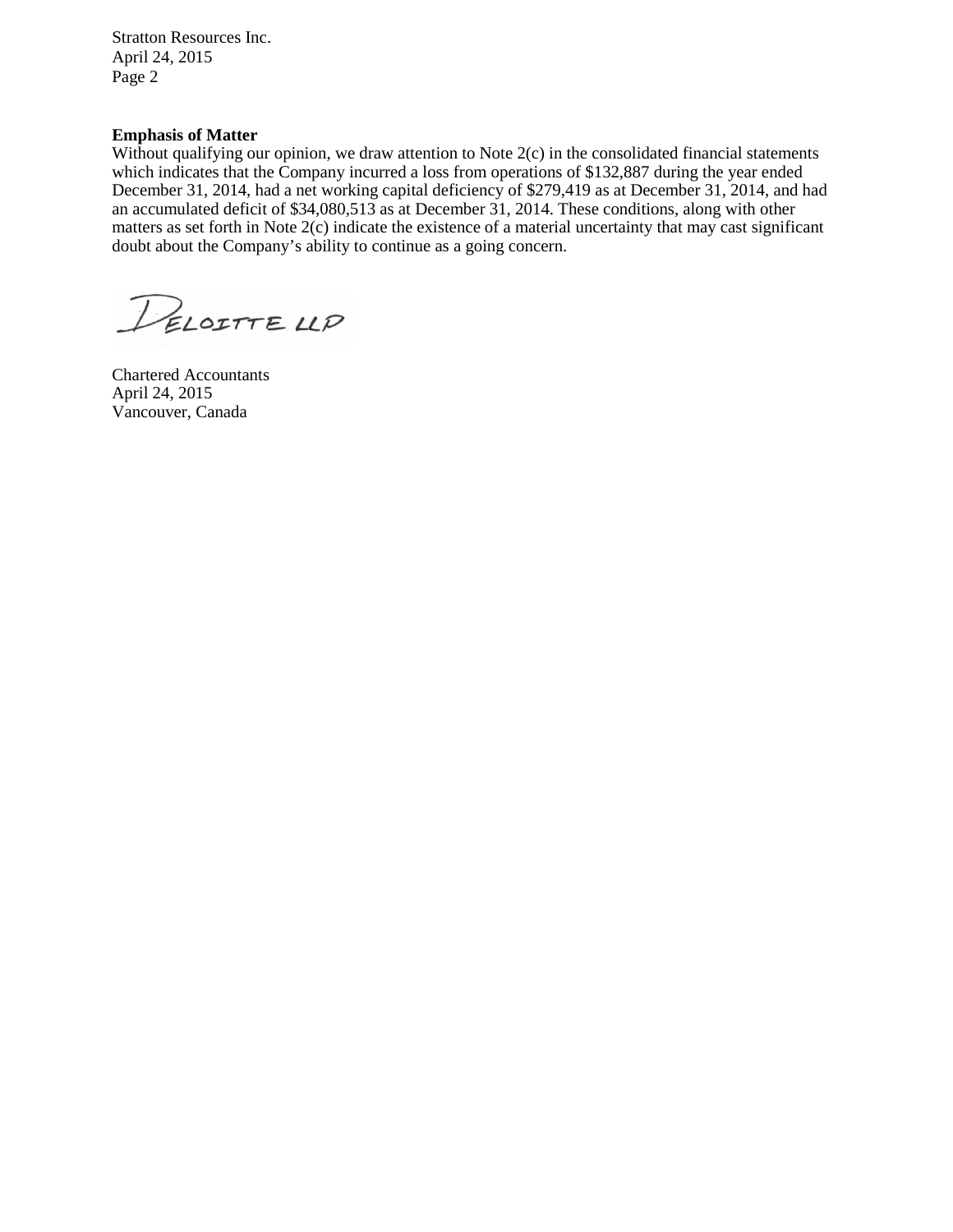**Consolidated Statements of Financial Position**

(Expressed in Canadian dollars)

|                                                    | As at December 31, |                          |  |
|----------------------------------------------------|--------------------|--------------------------|--|
|                                                    | 2014               | 2013                     |  |
| <b>Assets</b>                                      |                    |                          |  |
| <b>Current assets:</b>                             |                    |                          |  |
| Cash                                               | \$<br>349,440      | 297,266<br>-S            |  |
| Amounts receivable (note 5)                        | 5,803              | 158,813                  |  |
| Prepaid expenses and deposits (note 10)            | 6,879              | 13,139                   |  |
| Reclamation bond (note 6)                          |                    | 50,000                   |  |
|                                                    | 362,122            | 519,218                  |  |
| <b>Non-current assets:</b>                         |                    |                          |  |
| Exploration and evaluation assets (note 7)         | 325,334            | 317,310                  |  |
| <b>Total assets</b>                                | \$<br>687,456      | 836,528<br><sup>\$</sup> |  |
| <b>Liabilities and Equity</b>                      |                    |                          |  |
| <b>Liabilities</b>                                 |                    |                          |  |
| <b>Current liabilities:</b>                        |                    |                          |  |
| Accounts payable and accrued liabilities (note 10) | \$<br>32,153       | 43,338<br>S              |  |
| Asset retirement obligation (note 6)               |                    | 5,000                    |  |
| Note payable (note 10)                             | 609,388            | 609,388                  |  |
|                                                    | 641,541            | 657,726                  |  |
| <b>Equity</b>                                      |                    |                          |  |
| Share capital (note 8)                             | 29,086,748         | 29,086,748               |  |
| Equity reserves (note 9)                           | 5,039,680          | 5,039,680                |  |
| Deficit                                            | (34,080,513)       | (33, 947, 626)           |  |
|                                                    | 45,915             | 178,802                  |  |
| <b>Total liabilities and equity</b>                | \$<br>687,456      | 836,528<br>\$            |  |

Going concern (note 2(c))

Approved on behalf of the Board of Directors:

 "Shawn Wallace" "Steve Cook" Director Director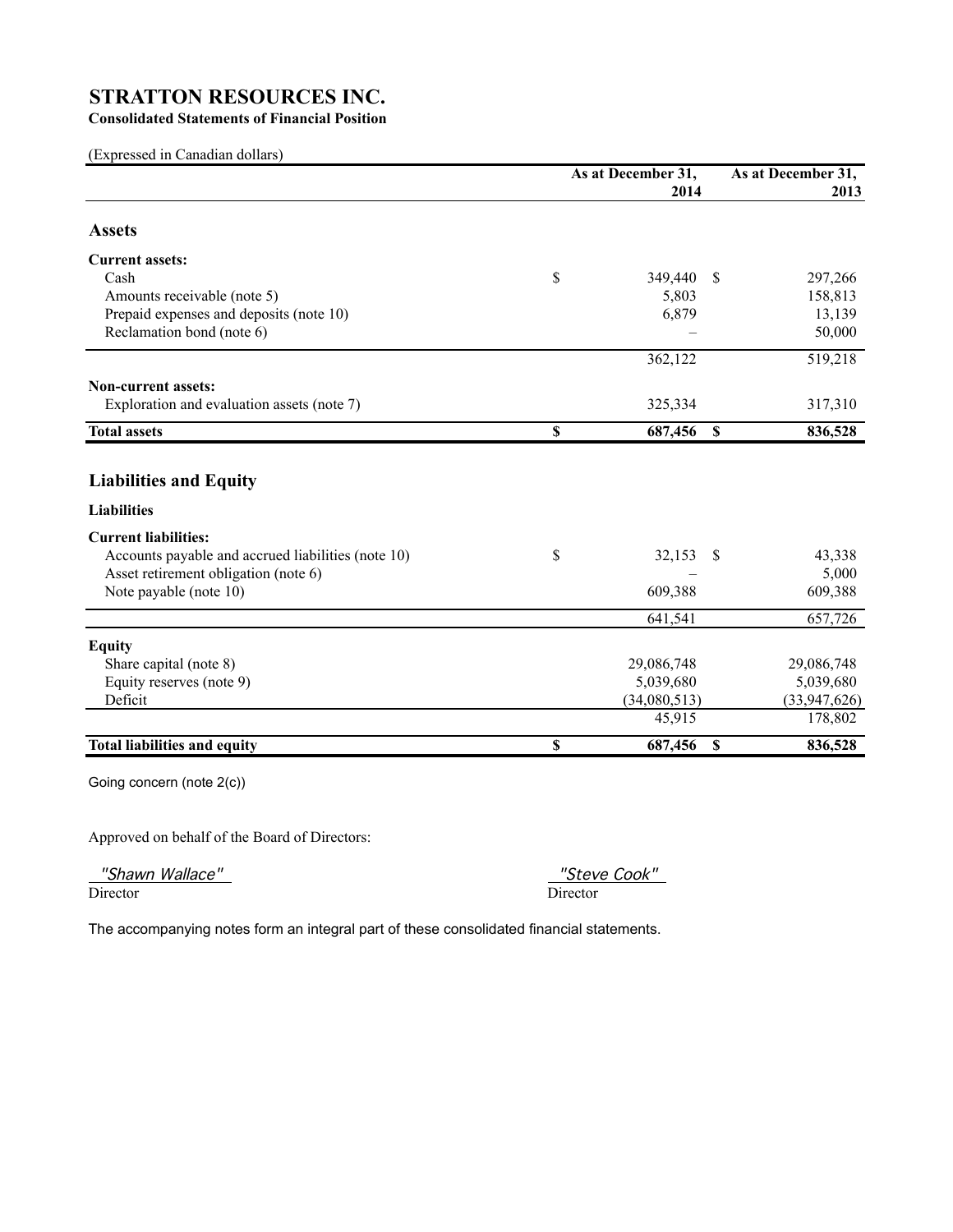# **Consolidated Statements of Loss and Comprehensive Loss**

(Expressed in Canadian dollars)

|                                                        |               |               | Year ended December 31, |
|--------------------------------------------------------|---------------|---------------|-------------------------|
|                                                        | 2014          |               | 2013                    |
| <b>Administration expenses:</b>                        |               |               |                         |
| Consulting fees, directors' fees, wages and benefits   | \$<br>43,675  | <sup>\$</sup> | 69,789                  |
| Legal and professional fees                            | 26,570        |               | 13,107                  |
| Regulatory, transfer agent and shareholder information | 21,251        |               | 22,629                  |
| Office and administration                              | 31,347        |               | 42,371                  |
| Share-based compensation (note 9 (a))                  |               |               | 24,301                  |
| Travel, promotion and investor relations               | 12,498        |               | 11,223                  |
| Bank charges                                           | 1,028         |               | 1,052                   |
|                                                        | 136,369       |               | 184,472                 |
| Other (income) expenses:                               |               |               |                         |
| Interest and other income                              | (1,197)       |               | (4, 497)                |
| Gain on settlement of asset retirement obligations     | (1,906)       |               | (65,350)                |
| Loss on disposal of assets held for sale (note 16)     |               |               | 85,438                  |
| Exploration and evaluation expenditures                |               |               | 32,282                  |
| Write-off of accounts receivable                       |               |               | 22,991                  |
| Foreign exchange gain                                  | (379)         |               | (178)                   |
|                                                        | (3, 482)      |               | 70,686                  |
| Net loss for the year before income taxes              | 132,887       |               | 255,158                 |
| Deferred income tax recovery                           |               |               | (1,377)                 |
| Net loss and comprehensive loss for the year           | \$<br>132,887 | S             | 253,781                 |
| Basic and diluted loss per share (note 11)             | \$<br>0.00    | -S            | 0.01                    |
| Weighted average number of common shares outstanding   | 36,724,164    |               | 36,723,752              |
|                                                        |               |               |                         |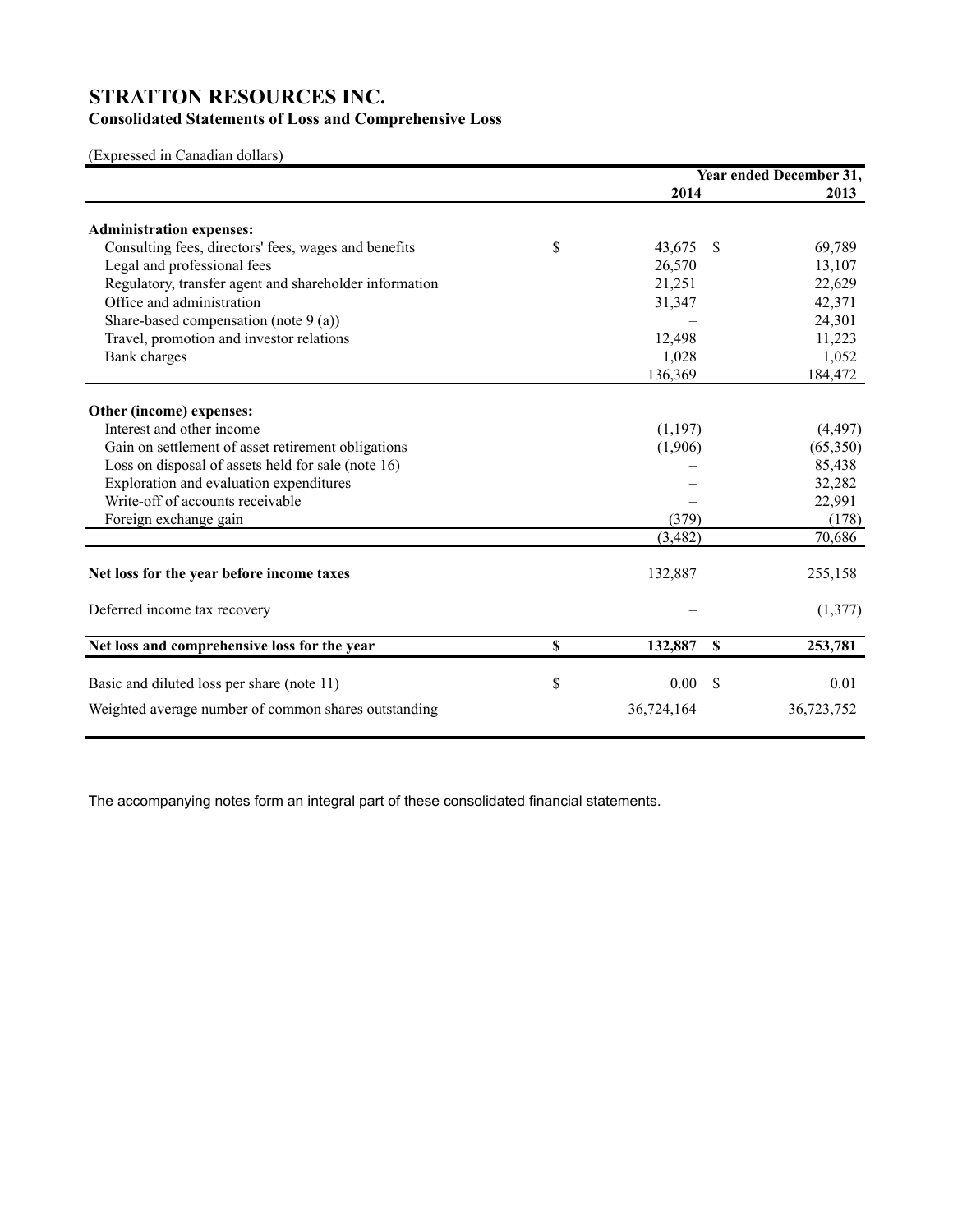**Consolidated Statements of Changes in Equity**

(Expressed in Canadian dollars)

|                                                | Number of  | Share capital              | <b>Equity reserves</b> |           |  | Deficit      | Total                  |                   |            |
|------------------------------------------------|------------|----------------------------|------------------------|-----------|--|--------------|------------------------|-------------------|------------|
|                                                | shares     |                            |                        |           |  | Share-based  | <b>Shares</b>          |                   |            |
|                                                |            |                            |                        | Warrants  |  | payments     | issuable               |                   |            |
|                                                |            |                            |                        |           |  |              |                        |                   |            |
| <b>Balance at December 31, 2012</b>            | 36,699,164 | 29,082,748                 |                        | 1,696,913 |  | 3,254,216 \$ | 68,250                 |                   | 408,282    |
| Common shares issued (note 8 (b))              | 25,000     | 4,000                      |                        |           |  |              | (4,000)                |                   |            |
| Share-based compensation (note $9(a)$ )        |            | -                          |                        |           |  | 24,301       | -                      |                   | 24,301     |
| Net loss and comprehensive loss for the period | -          | $\qquad \qquad \  \  \, -$ |                        |           |  |              | $\qquad \qquad \qquad$ | (253,781)         | (253, 781) |
| <b>Balance at December 31, 2013</b>            | 36,724,164 | 29,086,748                 |                        | 1.696.913 |  | 3.278.517    | 64,250                 | $(33,947,626)$ \$ | 178,802    |
|                                                |            |                            |                        |           |  |              |                        |                   |            |
| Net loss and comprehensive loss for the period | -          | –                          |                        |           |  |              | -                      | (132, 887)        | (132, 887) |
| <b>Balance at December 31, 2014</b>            | 36,724,164 | 29,086,748                 |                        | 1.696.913 |  | 3.278.517    | 64,250                 | $(34,080,513)$ S  | 45,915     |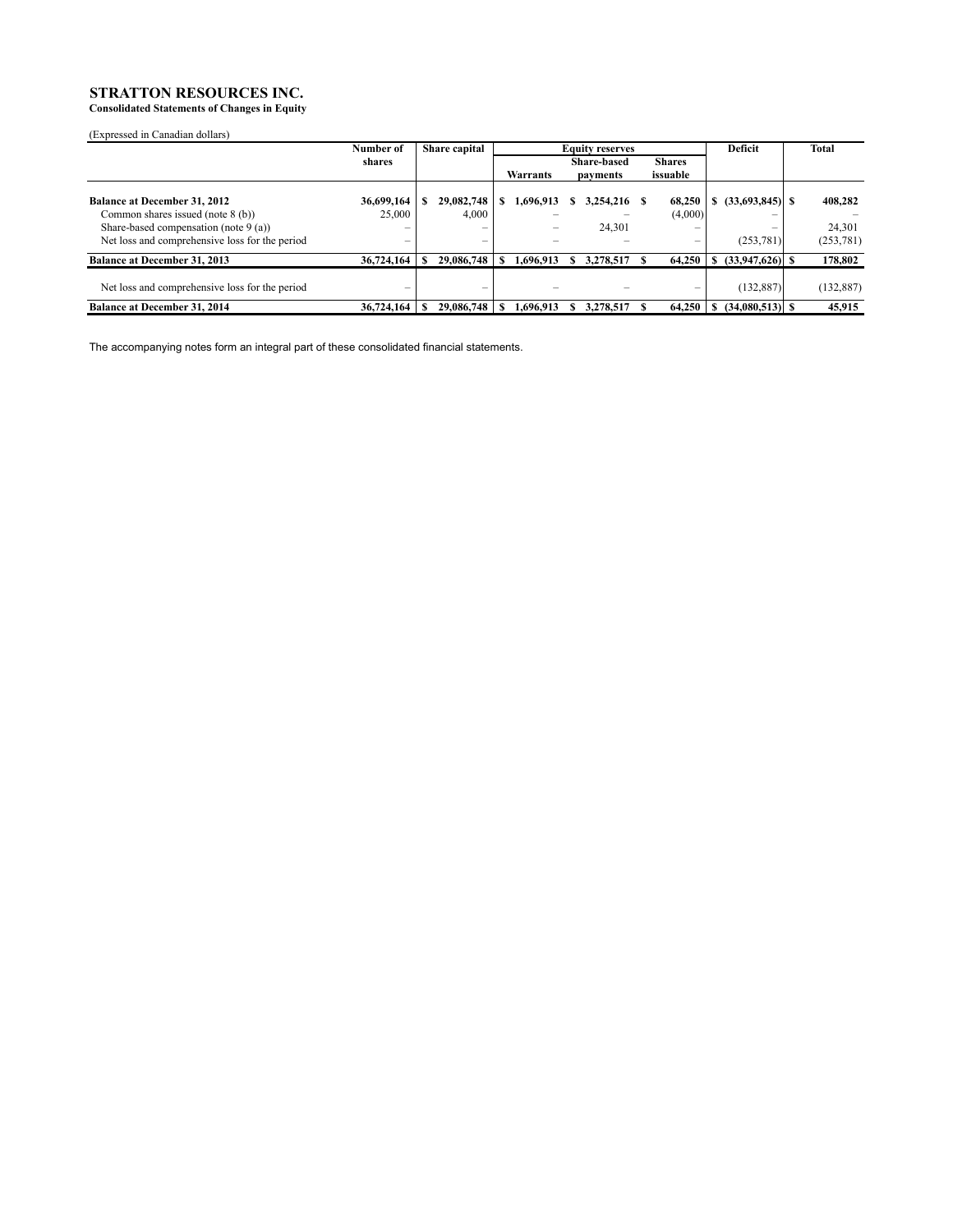**Consolidated Statements of Cash Flows**

(Expressed in Canadian dollars)

|                                                      |              | Year ended December 31, |    |            |  |
|------------------------------------------------------|--------------|-------------------------|----|------------|--|
|                                                      |              | 2014                    |    | 2013       |  |
| Cash (used in) provided by:                          |              |                         |    |            |  |
| <b>Operating activities:</b>                         |              |                         |    |            |  |
| Net loss and comprehensive loss for the period       | $\mathbb{S}$ | (132, 887)              | \$ | (253, 781) |  |
| Items not involving cash:                            |              |                         |    |            |  |
| Share-based compensation (note 9 (a))                |              |                         |    | 24,301     |  |
| Gain on settlement of asset retirement obligations   |              | (1,906)                 |    | (65,350)   |  |
| Unrealized foreign exchange gain                     |              | (679)                   |    | 293        |  |
| Interest and other income                            |              | (1, 197)                |    | (1,930)    |  |
| Reclaimation expenditures                            |              | (3,094)                 |    |            |  |
| Loss on disposal of assets held for sale (note 16)   |              |                         |    | 85,438     |  |
| Write-off of accounts receivable                     |              |                         |    | 22,991     |  |
| Deferred income tax recovery                         |              |                         |    | (1,377)    |  |
| Changes in non-cash working capital:                 |              |                         |    |            |  |
| Amounts receivable                                   |              | 156,021                 |    | 238,707    |  |
| Prepaid expenses and deposits                        |              | 6,260                   |    | 2,062      |  |
| Accounts payable and accrued liabilities             |              | (21, 220)               |    | 5,626      |  |
| Cash provided by operating activities                |              | 1,298                   |    | 56,980     |  |
|                                                      |              |                         |    |            |  |
| <b>Investing activities:</b>                         |              |                         |    |            |  |
| Exploration and evaluation expenditures (note 7)     |              | (1,000)                 |    | (240, 174) |  |
| Proceeds from refund of reclamation bond (note 6)    |              | 50,000                  |    |            |  |
| Proceeds from sale of assets held for sale (note 16) |              |                         |    | 108,000    |  |
| Interest received                                    |              | 1,197                   |    | 1,930      |  |
| Cash provided by (used in) investing activities      |              | 50,197                  |    | (130, 244) |  |
|                                                      |              |                         |    |            |  |
| Effect of foreign exchange rate changes on cash      |              | 679                     |    | (293)      |  |
| Increase (decrease) in cash                          |              | 52,174                  |    | (73, 557)  |  |
| Cash, beginning of the period                        |              | 297,266                 |    | 370,823    |  |
| Cash, end of period                                  | $\mathbf S$  | 349,440                 | \$ | 297,266    |  |

Supplemental cash flow information (note 13)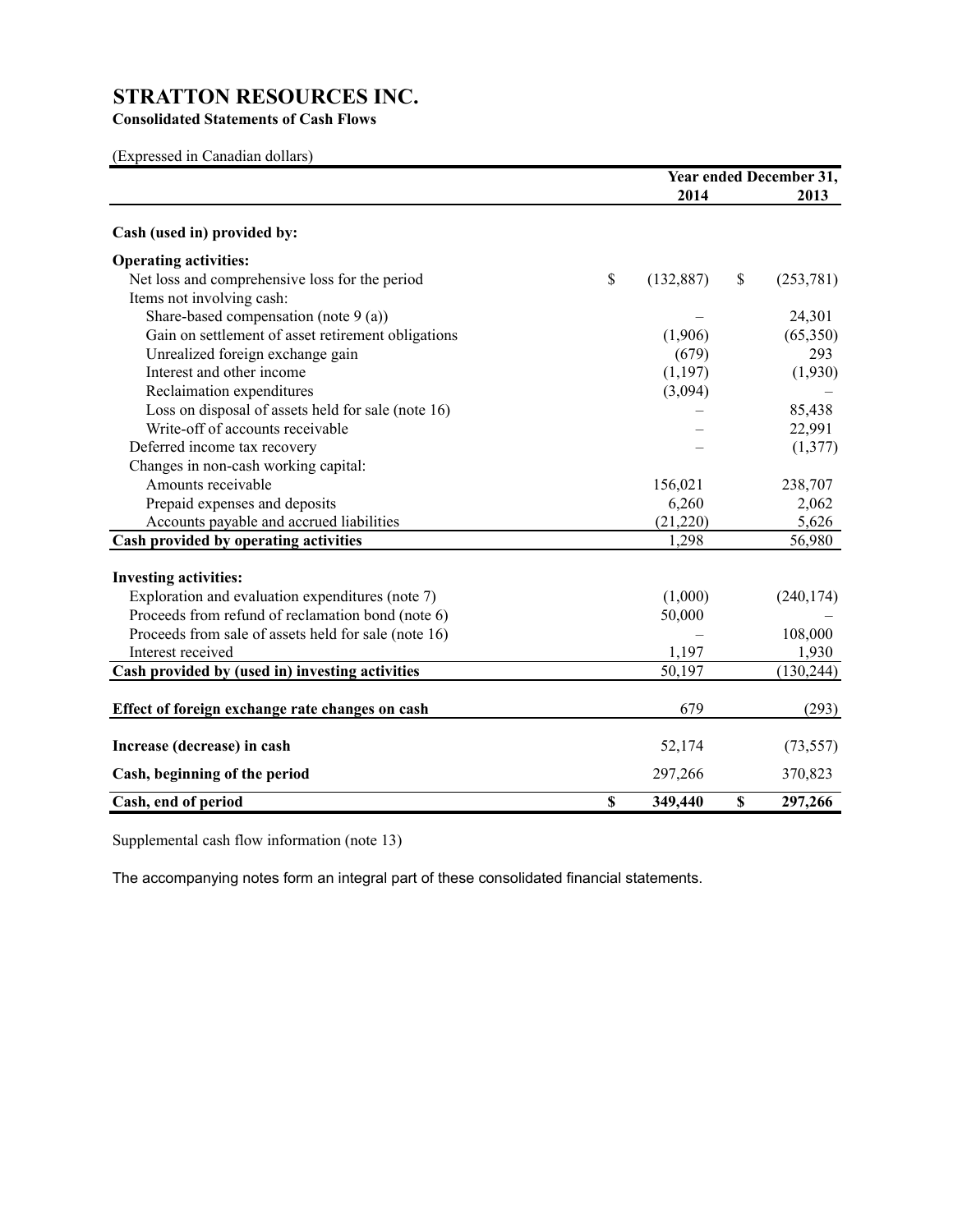Notes to Consolidated Financial Statements (*Expressed in Canadian Dollars, unless otherwise stated)*

#### Years ended December 31, 2014 and 2013

#### **1. Corporate information**

Stratton Resources Inc. ("the Company") is incorporated under the Business Corporations Act (British Columbia) and is listed on the TSX Venture Exchange ("the Exchange") as a Tier 2 mining issuer, and its shares trade under the symbol SI.V.

The Company and its subsidiaries are principally engaged in the acquisition, exploration, and development of mineral property interests in North America. The Company has not yet determined whether its mineral property interests contain economically recoverable mineral reserves. The Company's continuing operations and the underlying value and recoverability of the amounts shown for mineral property interests are entirely dependent upon the existence of economically recoverable mineral reserves, the ability of the Company to obtain the necessary financing to complete the exploration and development of its mineral property interests, obtaining the necessary mining permits, and on future profitable production or the proceeds from the disposition of the exploration and evaluation assets.

The head office and principal address of the Company is located at 1199 Hastings Street, Suite 600, Vancouver, British Columbia, V6E 3T5. Canada.

#### **2. Basis of presentation**

(a) Statement of compliance

These consolidated financial statements of the Company have been prepared in accordance with the International Financial Reporting Standards as issued by the International Accounting Standards Board ("IFRS"), effective for the Company's reporting for the year ended December 31, 2014.

These consolidated financial statements were authorized for issue and approved by the Board of Directors of the Company on April 24, 2015.

(b) Basis of measurement and consolidation

The consolidated financial statements have been prepared on a historical cost basis.

The Company's functional currency is the Canadian dollar, which is also the Company's presentation currency. These consolidated financial statements are presented in Canadian dollars, unless otherwise noted.

These consolidated financial statements include the financial statements of the Company and its wholly-owned subsidiaries as follows:

| Subsidiary                                         | Jurisdiction | Ownership |
|----------------------------------------------------|--------------|-----------|
| Stratton Resources (Canada) Inc.                   | Canada       | 100%      |
| Stratton Resources Holdings Corp. (inactive)       | Canada       | 100%      |
| Stratton Resources Holdings (USA) Corp. (inactive) | Arizona, USA | 100%      |
| Stratton Resources (USA) Corp. (inactive)          | Arizona, USA | 100%      |

Subsidiaries are fully consolidated from the date on which control is transferred to the Company. They are deconsolidated from the date that control ceases. Control exists when the Company has power over an investee, exposure or rights, to variable returns from its involvement with the investee and the ability to use its power over the investee to affect the amount of the Company's returns.

Intercompany balances and transactions have been eliminated on consolidation.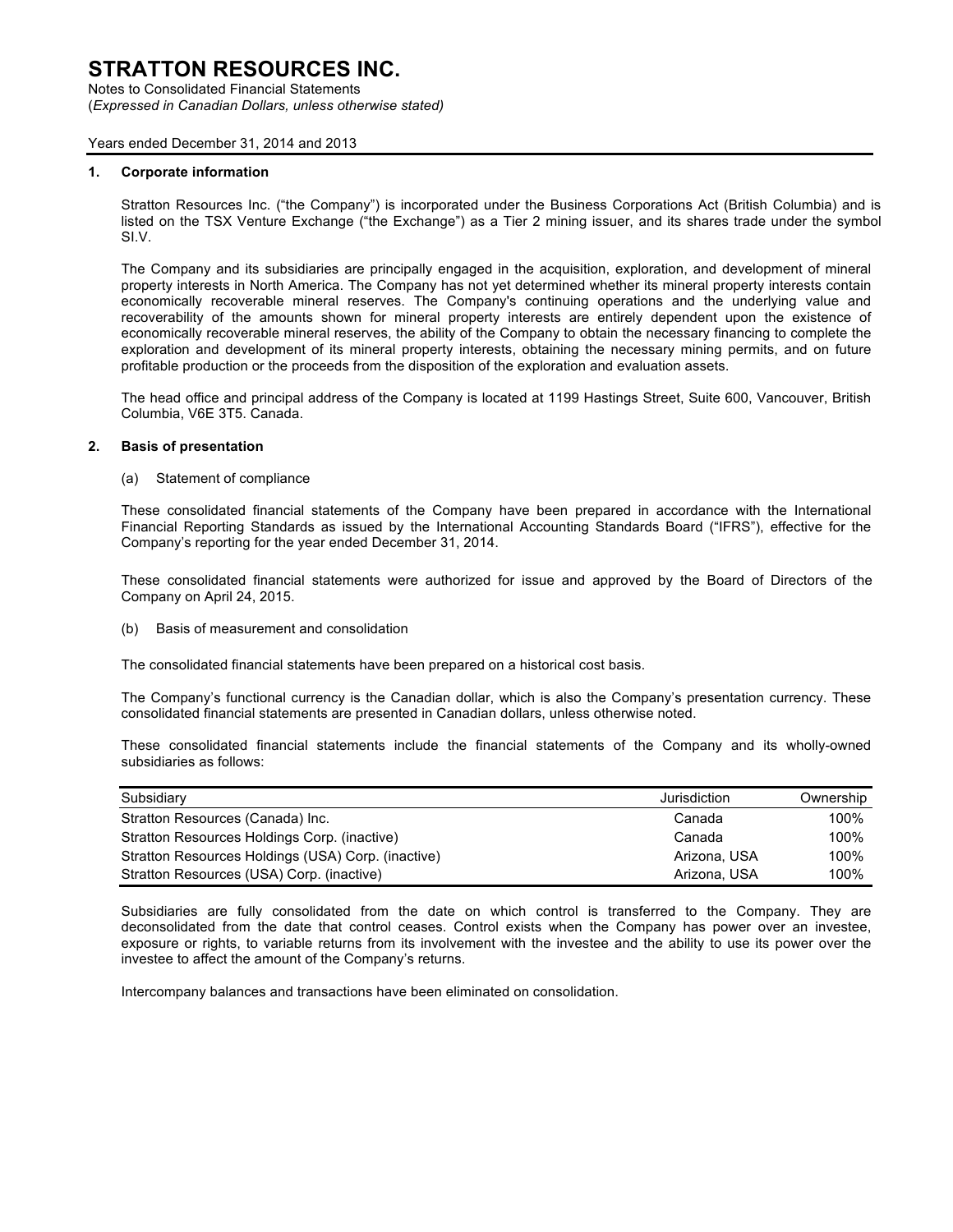Notes to Consolidated Financial Statements (*Expressed in Canadian Dollars, unless otherwise stated)*

### Years ended December 31, 2014 and 2013

#### **2. Basis of presentation (continued)**

(c) Going concern of operations

These consolidated financial statements have been prepared on the assumption that the Company will continue to realize its assets and meet its liabilities in the normal course of business as a 'going concern'. The Company has incurred losses since inception and has no source of operating revenue. As at December 31, 2014, the Company has a net working capital deficit of \$279,419, incurred a net loss of \$132,887 for the year ended December 31, 2014 and had a deficit of \$34,080,513 as at December 31, 2014.

The cash balance of \$349,440 at December 31, 2014 is sufficient to meet the cash requirements for the Company's administrative overhead and maintaining its mineral interests for at least the next twelve months as long as the note payable (note 10(a)) is not called. The holder of the note payable, a related party, has indicated in writing that they will not call the note payable within the next twelve months. The Company's future exploration programs on its Lunar project (note 7) and acquiring interests in new exploration projects will be dependent on the Company's successful raising of additional funds through the issuance of equity.

Management considers that the current economic environment is difficult and the outlook for junior exploration companies presents significant challenges in terms of raising funds through issuance of shares. The Company has been and remains dependent on its capacity to raise funds via equity issuances, under terms that are consistent with the best interests of shareholders, in order to finance its operations. The Company has been successful in raising equity financing in previous years, however, there can be no assurance the Company will continue to be. Management have instituted measures to preserve cash through significantly decreasing its corporate costs and exploration expenditures, and in addition, it has negotiated with related parties extended payment terms on outstanding payables. Management is also pursuing alternative sources of funding.

Management has concluded that the combination of these circumstances represent a material uncertainty that may cast significant doubt on the ability of the Company to continue as a going concern and, therefore, the Company may be unable to realize its assets and discharge its liabilities in the normal course of business. Nevertheless, Management has a reasonable expectation that the Company has adequate resources to continue its current operations for the foreseeable future.

These consolidated financial statements contain no provisions for adjustments which may become necessary if the Company becomes unable to continue on a 'going concern' basis. Such adjustments could be material.

# **3. Summary of significant accounting policies**

The accounting policies set out below are those effective for the year ending December 31, 2014 and have been applied consistently to all periods presented in these consolidated financial statements.

#### (a) Foreign currency translation

Transactions in foreign currencies are initially recorded at the functional currency by the use of the exchange rate in effect at the date of the transaction. Unsettled monetary assets and liabilities denominated in foreign currencies are translated into the functional currency by using the exchange rate in effect at the statement of financial position date and the related translation differences are recognised in net income (loss).

Non-monetary items that are measured at historical cost in a foreign currency are translated using the exchange rate in effect at the dates of the initial transactions and are not subsequently remeasured. Non-monetary items measured at fair value in a foreign currency are translated using the exchange rates at the date when the fair value is determined and related translation differences are recognized in net income (loss) or other comprehensive income (loss) consistent with where the gain or loss on the underlying non-monetary asset or liability has been recognized.

(b) Total comprehensive income (loss)

Total comprehensive income (loss) consists of net income(loss) and other comprehensive income ("OCI"). OCI represents changes in shareholders' equity during a period arising from transactions and other events with non-owner sources. For the periods covered by these consolidated financial statements total comprehensive loss and net loss are the same.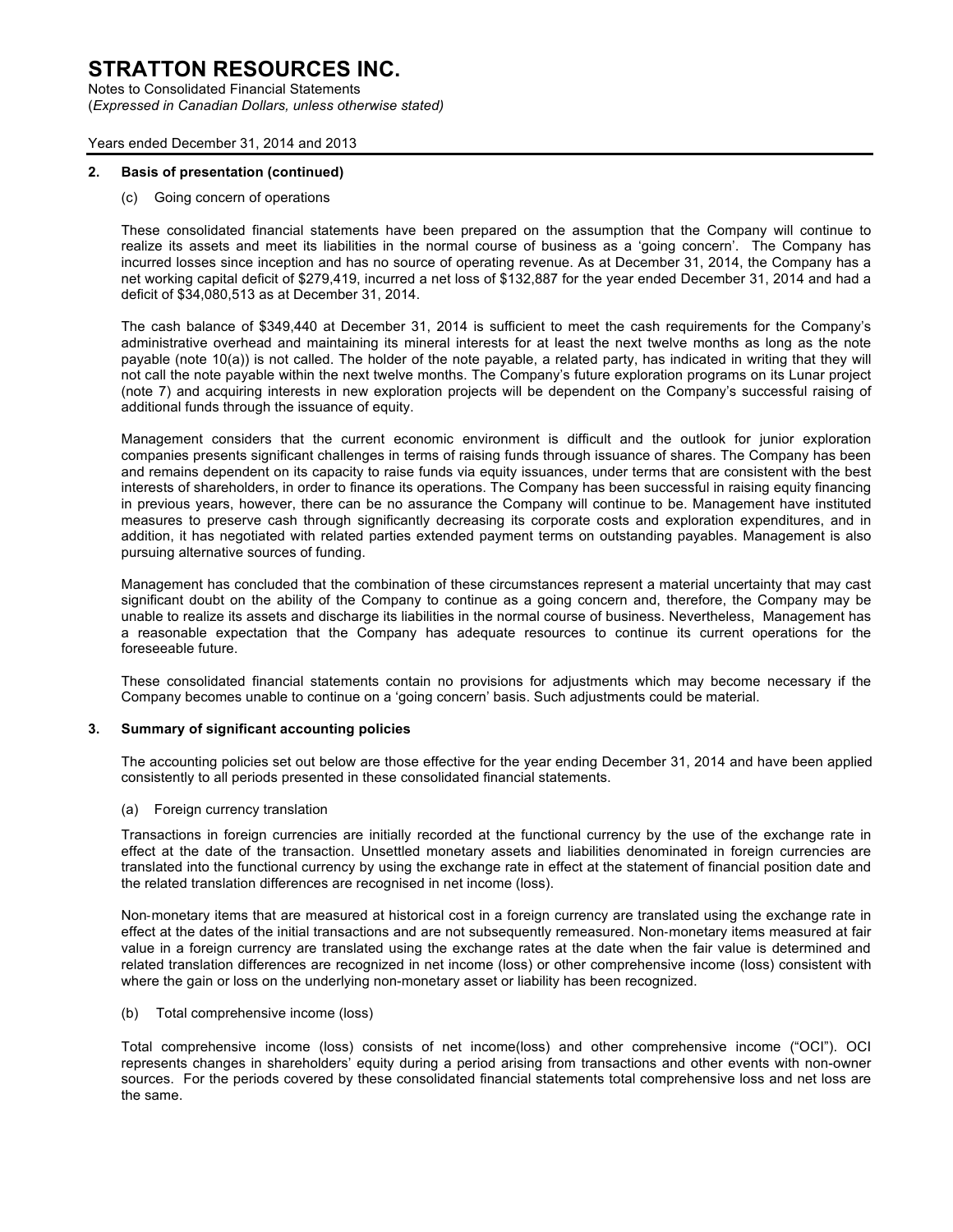Notes to Consolidated Financial Statements (*Expressed in Canadian Dollars, unless otherwise stated)*

# Years ended December 31, 2014 and 2013

# **3. Summary of significant accounting policies (continued)**

- (c) Financial instruments
	- i. Financial assets

The Company's financial assets are comprised of cash and receivables. All financial assets are initially recorded at fair value plus directly attributable transaction costs except for fair value through profit or loss where costs are expensed and designated upon inception into one of four categories: at fair value through profit or loss, held-tomaturity, available-for-sale, or loans and receivables.

Subsequent to initial recognition, the financial assets are measured in accordance with the following:

- Financial assets classified as fair value through profit or loss are measured at fair value. All gains and losses resulting from changes in their fair value are included in the net income / loss in the period in which they arise.
- Held-to-maturity investments, and loans and receivables are initially measured at fair value and subsequently measured at amortized cost. Amortization of premiums or discounts and transaction costs are amortized into net income / loss, using the effective interest method less any impairment.
- Available-for-sale financial assets are measured at fair value, with unrealized gains and losses recorded in other comprehensive income until the asset is sold, at which time they will be recorded in net income / loss. Significant or prolonged declines in the fair value of available-for-sale financial assets are recorded in net income / loss.
- Loans and receivables are financial assets with fixed or determinable payments that are not quoted in an active market. Subsequent to initial recognition, loans and receivables are measured at amortized cost using the effective interest method, less any impairment losses, with gains and losses recognized in net income / loss in the period that the asset is derecognized or impaired. Cash and cash equivalents, receivables, and reclamation bond are classified as loans and receivables.

Derivatives embedded in other financial instruments or non-financial contracts (the "host instrument") are treated as separate derivatives with fair value changes recognized in net income / loss when their economic characteristics and risks are not clearly and closely related to those of the host instrument, and the combined instrument or contract is not held for trading. Free-standing derivatives that meet the definition of an asset or liability are measured at their fair value and reported in the Company's financial statements. There were no embedded or freestanding derivatives identified in a review of the Company's contracts.

The Company assesses at each reporting period date whether there is any objective evidence that a financial asset or a group of financial assets is impaired. A financial asset or group of financial assets is deemed to be impaired if there is objective evidence that as a result of one or more events that occurred after the initial recognition of the financial asset, the estimated future cash flows of the financial asset or the group of financial assets have been negatively impacted.

ii. Financial liabilities

The Company's financial liabilities are comprised of trade payables and note payable. All financial liabilities are initially recorded at fair value and designated upon inception as fair value through profit or loss or other liabilities.

Subsequent to initial recognition, the financial liabilities are measured in accordance with the following:

- Financial liabilities classified as other liabilities are initially recognized at fair value net of any transaction costs. After initial recognition, other liabilities are subsequently measured at amortized cost using the effective interest method. The effective interest method is a method of calculating the amortized cost of a financial liability and of allocating interest expense over the relevant period. The effective interest rate is the rate that exactly discounts estimated future cash payments through the expected life of the financial liability, or, where appropriate, a shorter period. The Company's trade payables and other are classified as other liabilities. Trade payable amounts are unsecured and are usually paid within 30 days of recognition.
- Financial liabilities classified as fair value through profit or loss include financial liabilities held for trading and financial liabilities designated upon initial recognition as fair value through profit or loss. Derivatives, including separated embedded derivatives are also classified as held for trading unless they are designated as effective hedging instruments. Fair value changes on financial liabilities classified as fair value through profit or loss are recognized through the net income / loss. At December 31, 2014, and December 31, 2013, the Company had not classified any financial liabilities as fair value through profit or loss.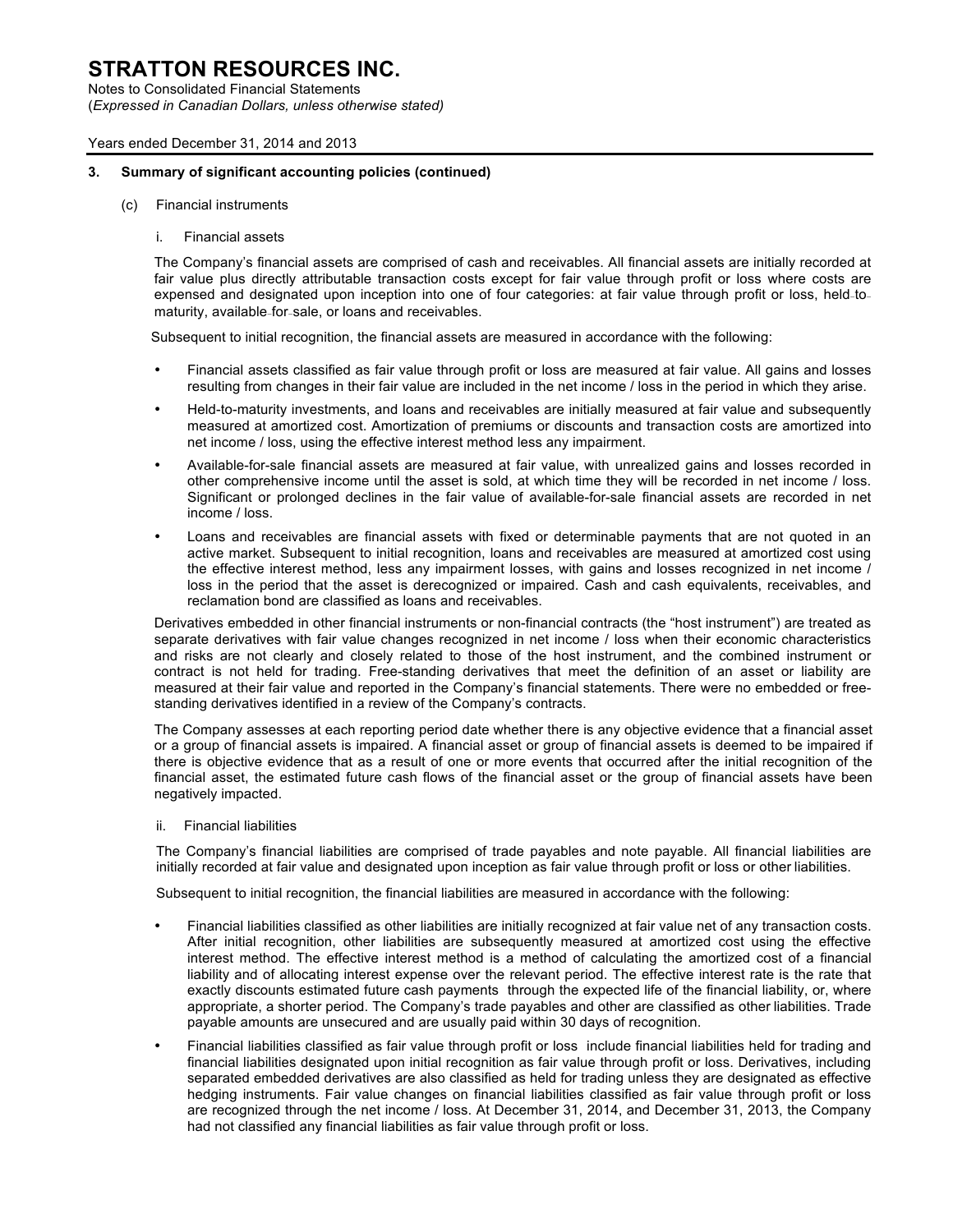Notes to Consolidated Financial Statements (*Expressed in Canadian Dollars, unless otherwise stated)*

# Years ended December 31, 2014 and 2013

# **3. Summary of significant accounting policies (continued)**

# (d) Assets held for sale

Assets are classified as held for sale in the period in which certain criteria are met. Assets held for sale are measured at the lower of carrying amount and fair value less costs to sell, and depreciation on such assets to cease as long as they remain classified as held for sale.

# (e) Exploration and evaluation assets

The Company accounts for exploration and evaluation expenditures in accordance with IFRS 6 - Exploration for and Evaluation of Mineral Resources ("IFRS 6").

Exploration and evaluation expenditures include the costs of acquiring licenses, costs associated with exploration and evaluation activity, and the fair value (at acquisition date) of exploration and evaluation assets acquired in a business combination or asset acquisition. Exploration costs include value-added taxes incurred in foreign jurisdictions when recoverability of these taxes is uncertain. Exploration and evaluation expenditures are capitalized until properties are determined to contain economically recoverable mineral resources, are abandoned or the interest is sold. Option payments received are credited against the deferred exploration and evaluation expenditures. No gain or loss on disposition of a partial interest is recorded until all carrying costs of the interest have been offset by proceeds of sale or option payments received.

Costs incurred before the Company has obtained the legal rights to explore an area are recognized in the net income / loss. Capitalized costs are only allocated to the extent that these costs can be related directly to operational activities in the relevant area of interest where it is considered likely to be recoverable by future exploitation or sale or where the activities have not reached a stage which permits a reasonable assessment of the existence of economically recoverable mineral resources.

Exploration and evaluation assets are assessed for impairment when (i) sufficient data exists to determine technical feasibility and commercial viability, and (ii) facts and circumstances suggest that the carrying amount exceeds the recoverable amount.

Once the technical feasibility and commercial viability of the extraction of mineral resources in an area of interest are demonstrable, deferred exploration and evaluation expenditures attributable to that area of interest are first tested for impairment and then reclassified to mineral interests and development assets within property and equipment.

Recoverability of the carrying amount of the exploration and evaluation assets is dependent on successful development and commercial exploitation, or alternatively, sale of the respective areas of interest.

# (f) Mining exploration tax credits

From time to time the Company receives government incentives such as investment tax credits. Government incentives are accrued when there is reasonable assurance of realization and reflected as a reduction of the related asset or expense. In the event the investment tax credits received are less than the amount claimed, the difference will be reflected in the statement of comprehensive loss in the period in which it is determined.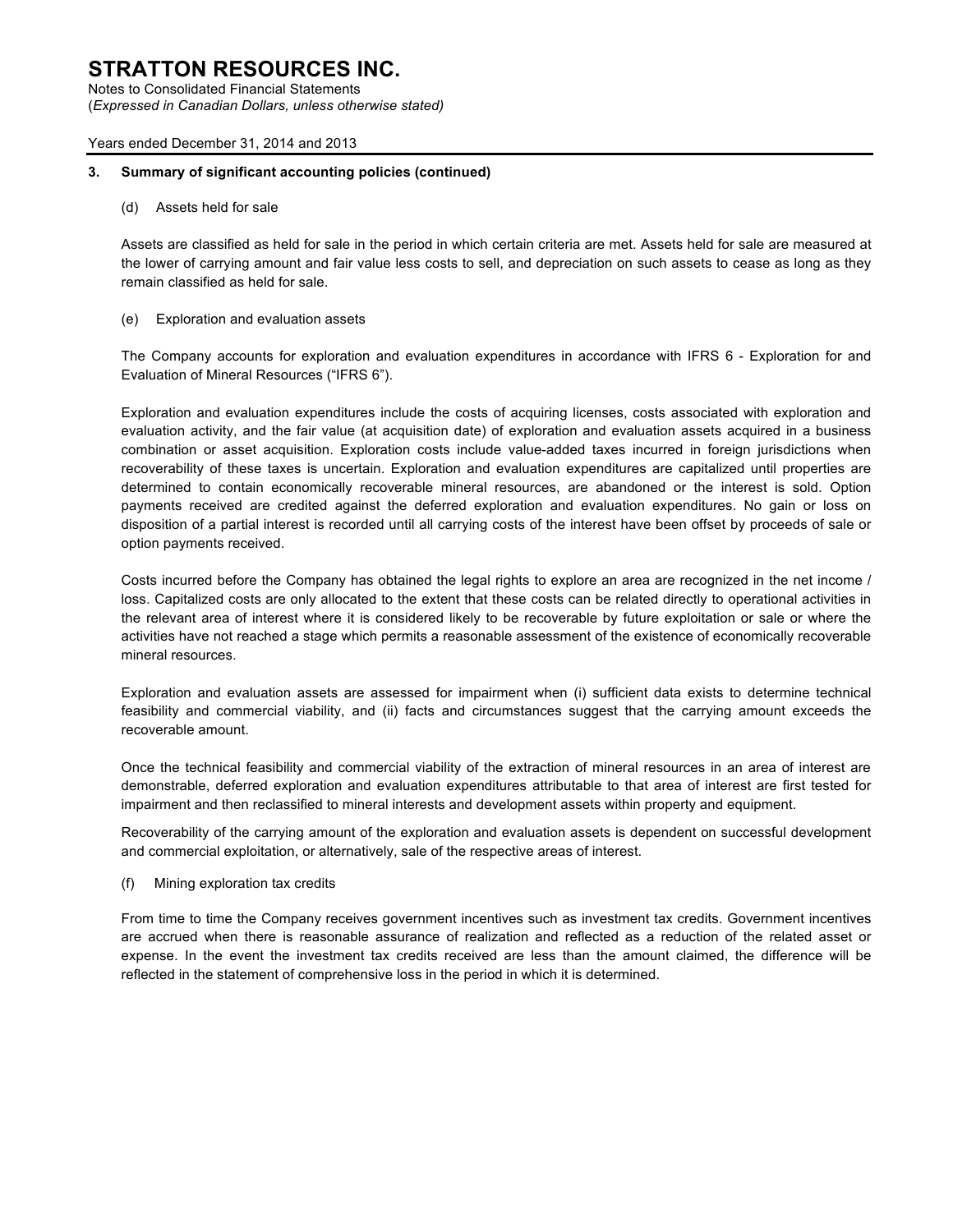Notes to Consolidated Financial Statements (*Expressed in Canadian Dollars, unless otherwise stated)*

# Years ended December 31, 2014 and 2013

# **3. Summary of significant accounting policies (continued)**

(g) Impairment of non-financial assets

Every reporting period, the Company reviews the carrying amounts of its tangible and intangible assets to determine whether there is an indication that those assets have suffered an impairment loss. If any such indication exists, the recoverable amount of the asset is estimated in order to determine the extent of the impairment loss (if any). Where it is not possible to estimate the recoverable amount of an individual asset, the Company estimates the recoverable amount of the cash generating unit ("CGU") to which the asset belongs.

The recoverable amount of a CGU or asset is the higher of fair value less costs to sell and value in use. In assessing value in use, the estimated future cash flows are discounted to their present value using a pre tax discount rate that reflects current market assessments of the time value of money and the risks specific to the asset.

If the recoverable amount of an asset or CGU is estimated to be less than its carrying amount, the carrying amount of the asset or CGU is reduced to its recoverable amount. An impairment loss is recognized immediately in net earnings (loss), unless the relevant assets are carried at a revalued amount, in which case the impairment loss is treated as a revaluation decrease.

Where an impairment loss subsequently reverses, the carrying amount of the asset or CGU is increased to the revised estimate of its recoverable amount, but so that the increased carrying amount does not exceed the net carrying amount that would have been determined had no impairment loss been recognized for the asset or CGU in prior years.

- (h) Provisions
	- i. General

Provisions are recorded when a present legal or constructive obligation exists as a result of past events where it is probable that an outflow of resources embodying economic benefit will be required to settle the obligation, and a reliable estimate of the amount of the obligation can be made.

ii. Rehabilitation and site restoration

An obligation to incur restoration, rehabilitation and environmental costs arises when environmental disturbance is caused by the exploration, development or ongoing production of a mineral property interest. The Company is required to record the estimated present value of future cash flows associated with site reclamation as a liability when the liability is incurred and to increase the carrying value of the related assets for that amount. The obligations recognized are statutory, contractual or legal obligations. The liability is accreted over time for changes in the fair value of the liability through charges to accretion, which is included in the net income / loss. Discount rates using a pre-tax rate that reflect the time value of money are used to calculate the net present value.

The increase in the carrying value of related assets are charged to the net income / loss over the economic life of the related asset, through depreciation using either the unit-of-production or the straight line method. The related liability is also adjusted for each period for the unwinding of the discount rate and for changes to the current market-based discount rate, amount or timing of the underlying cash flows needed to settle the obligation.

(i) Share capital

Financial instruments issued by the Company are classified as equity only to the extent that they do not meet the definition of a financial liability or financial asset. The Company's common shares, share warrants, share-based options and flow-through shares are classified as equity instruments.

Incremental costs directly attributable to the issuance of new shares are shown in equity as a deduction, net of tax, from the proceeds.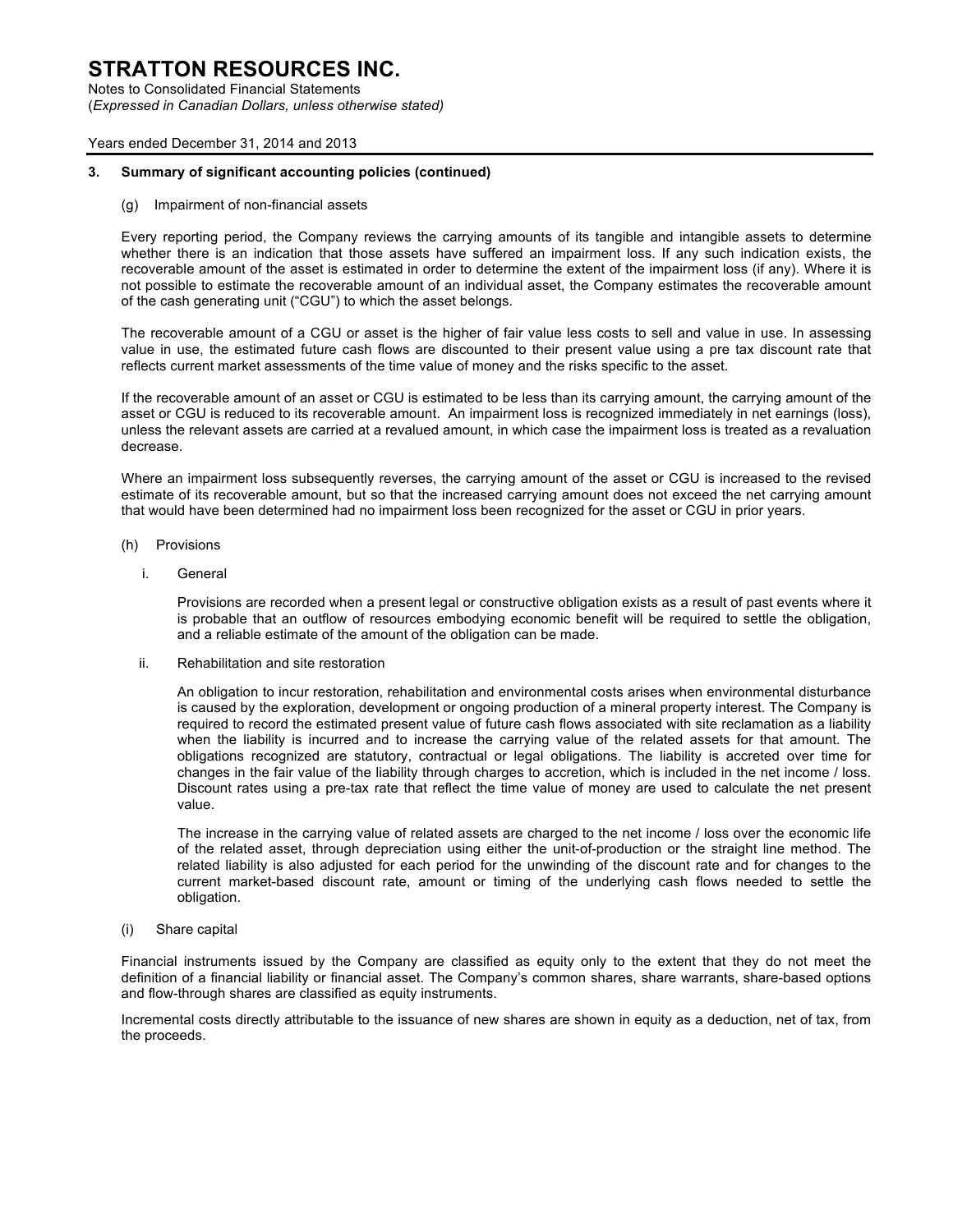Notes to Consolidated Financial Statements (*Expressed in Canadian Dollars, unless otherwise stated)*

# Years ended December 31, 2014 and 2013

# **3. Summary of significant accounting policies (continued)**

(i) Share capital (continued)

# Flow-through shares

The Company will from time to time, issue flow-through common shares to finance a portion of its exploration program. Proceeds received from the issuance of flow-through shares are restricted to be used only for Canadian resource property exploration expenditures ("CEE"), as defined under the Canadian Income Tax Act, within a two-year period. Pursuant to the terms of the flow-through share agreements, these shares transfer the tax deductibility of CEE to investors. On issuance, the Company records the flow-through shares as (i) a liability, to the extent of the estimated fair value premium, if any, that investors pay for the flow-through feature, and (ii) share capital. Upon expenses being incurred, the Company derecognizes the liability and recognizes a deferred tax liability for the amount of tax reduction renounced to the shareholders. The premium is recognized as other income and the related deferred tax is recognized as tax provision.

To the extent that the Company has deferred Canadian tax assets in the form of tax loss carry-forwards and other unused tax credits as at the end of the reporting period, the Company may use them to reduce its deferred tax liability relating to tax benefits transferred through flow-through shares.

The Company may also be subject to a Part XII.6 tax on flow-through proceeds renounced under the look-back rule, in accordance with Government of Canada flow-through regulations. When applicable, this tax is accrued as a financial expense until paid, as at December 31, 2014 there is \$Nil tax on flow-through proceeds accrued (2013 - \$Nil).

#### (j) Earnings per share

Basic earnings / loss per share is calculated by dividing net income available to common shareholders by the weighted average number of common shares outstanding during the relevant period. Diluted earnings / loss per share is calculated by dividing net income or loss applicable to common shareholders by the weighted average number of diluted common shares outstanding during the year. Diluted common shares reflect the potential dilutive effect of exercising the stock options and warrants based on the treasury stock method.

# (k) Share-based payments

From time to time, the Company grants stock options to employees and non-employees. An individual is classified as an employee, versus a non-employee, when the individual is an employee for legal or tax purposes (direct employee) or provides services similar to those performed by a direct employee.

Where equity-settled share options are awarded to employees the fair value of the options, estimated using the Black-Scholes option pricing model, at the date of grant is charged to the net income / loss over the vesting period. Performance vesting conditions are taken into account by adjusting the number of equity instruments expected to vest at each reporting date so that, ultimately, the cumulative amount recognized over the vesting period is based on the number of options that eventually vest.

Where the terms and conditions of options are modified before they vest, the increase in the fair value of the options, measured immediately before and after the modification, is also charged to the net income / loss over the remaining vesting period.

Where equity instruments are granted to non-employees, they are recorded at the fair value of the goods or services received in the net income / loss, unless they are related to the issuance of shares. Amounts related to the issuance of shares are recorded as a reduction of share capital.

When the value of goods or services received in exchange for the share-based payment cannot be reliably estimated, the fair value is measured by use of a valuation model. The expected life used in the model is adjusted, based on management's best estimate, for the effects of non-transferability, exercise restrictions, and behavioral considerations.

All equity-settled share-based payments are reflected in share-based payment reserve, until exercised. Upon exercise shares are issued from treasury and the amount reflected in share-based payment reserve is credited to share capital along with any consideration paid.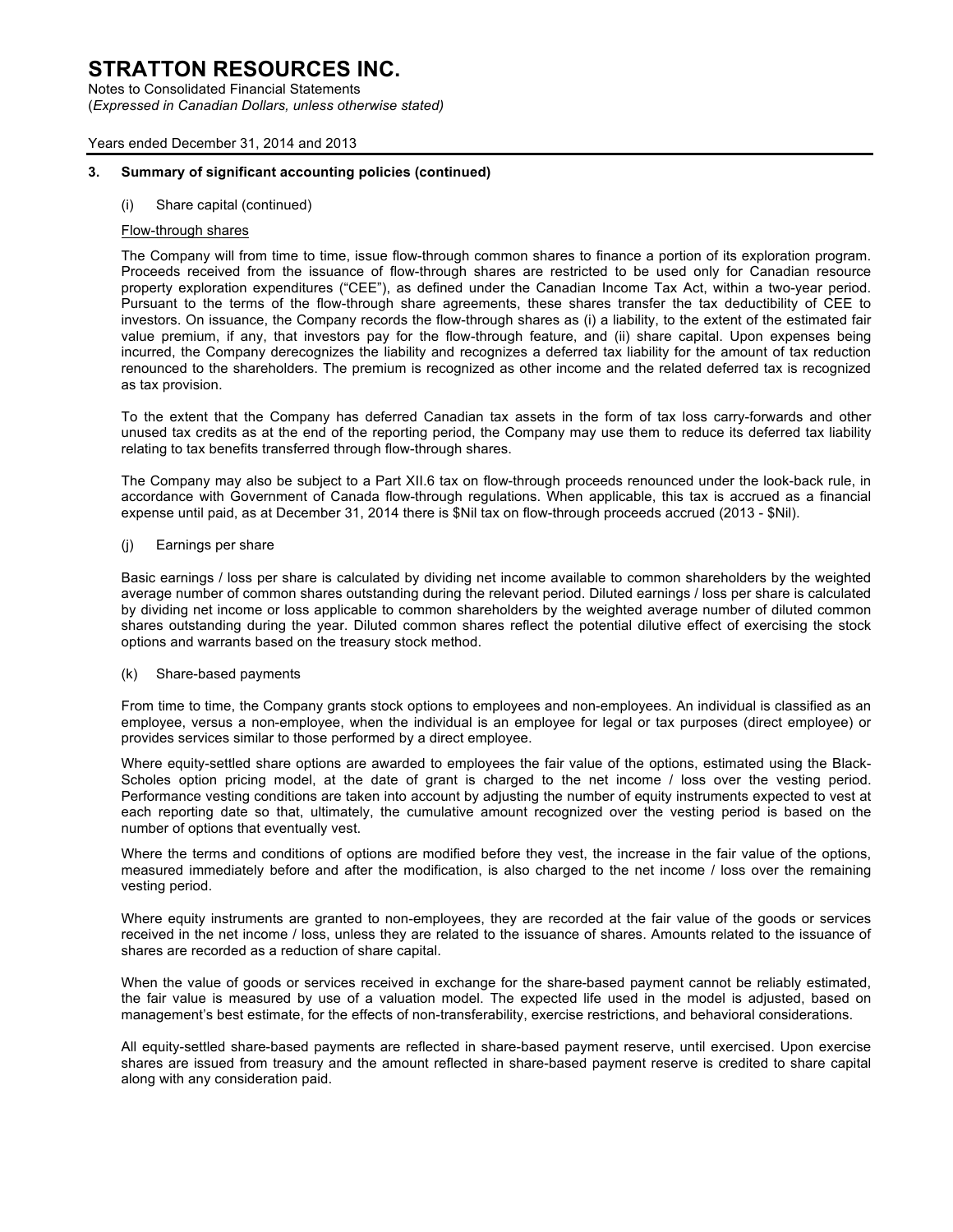Notes to Consolidated Financial Statements (*Expressed in Canadian Dollars, unless otherwise stated)*

# Years ended December 31, 2014 and 2013

# **3. Summary of significant accounting policies (continued)**

(k) Share-based payments (continued)

Where a grant of options is cancelled or settled during the vesting period, excluding forfeitures when vesting conditions are not satisfied, the Company immediately accounts for the cancellation as an acceleration of vesting and recognizes the amount that otherwise would have been recognized for services received over the remainder of the vesting period.

Any payment made to the employee on the cancellation is accounted for as the repurchase of an equity interest except to the extent the payment exceeds the fair value of the equity instrument granted, measured at the repurchase date. Any such excess is recognized as an expense.

# (l) Income taxes

Income tax expense comprises current and deferred tax. Income tax is recognized in net income / loss except to the extent that it relates to a business combination, or items recognized directly in equity or in other comprehensive income / loss.

Current tax expense is the expected tax payable on the taxable income for the year, using tax rates enacted or substantively enacted at period end, adjusted for amendments to tax payable with regards to previous years.

Deferred tax is provided using the liability method, providing for temporary differences between the carrying amounts of assets and liabilities for financial reporting purposes and the amounts used for taxation purposes. The amount of deferred tax provided is based on the expected manner of realization or settlement of the carrying amount of assets and liabilities, using tax rates enacted or substantively enacted at the financial position statement date.

A deferred tax asset is recognized only to the extent that it is probable that future taxable profits will be available against which the asset can be utilized. To the extent that the Company does not consider it probable that a deferred tax asset will be recovered, a reduction in the asset is recognized. Deferred tax assets and liabilities are offset when there is a legally enforceable right to set off current tax assets against current tax liabilities and when they relate to income taxes levied by the same taxation authority and the Company intends to settle its current tax assets and liabilities on a net basis.

(m) Critical judgement in applying accounting policies

The following are critical judgments management has made in applying the Company's accounting policies, apart from those involving estimations, which have the most significant effect on the amounts recognized in the consolidated financial statements and a significant risk of causing a material adjustment to the carrying amounts of assets and liabilities within the next financial year:

i. Functional currency

The functional currency for each of the Company's subsidiaries is the currency of the primary economic environment in which the entity operates. The Company has determined the functional currency of each entity is the US dollar. Determination of functional currency may involve certain judgements to determine the primary economic environment and the Company reconsiders the functional currency of its entities if there is a change in events and conditions which determined the primary economic environment.

# ii. Economic recoverability and probability of future economic benefits of mineral property interests

Management has determined that exploration drilling and evaluation of mineral properties and related costs incurred, which have been capitalized, are economically recoverable. Management uses several criteria in its assessments of economic recoverability and probability of future economic benefit including geological data, history of conversion of mineral deposits to proven and probable reserves, scoping and feasibility studies, accessible facilities, existing permits and life of mine plans.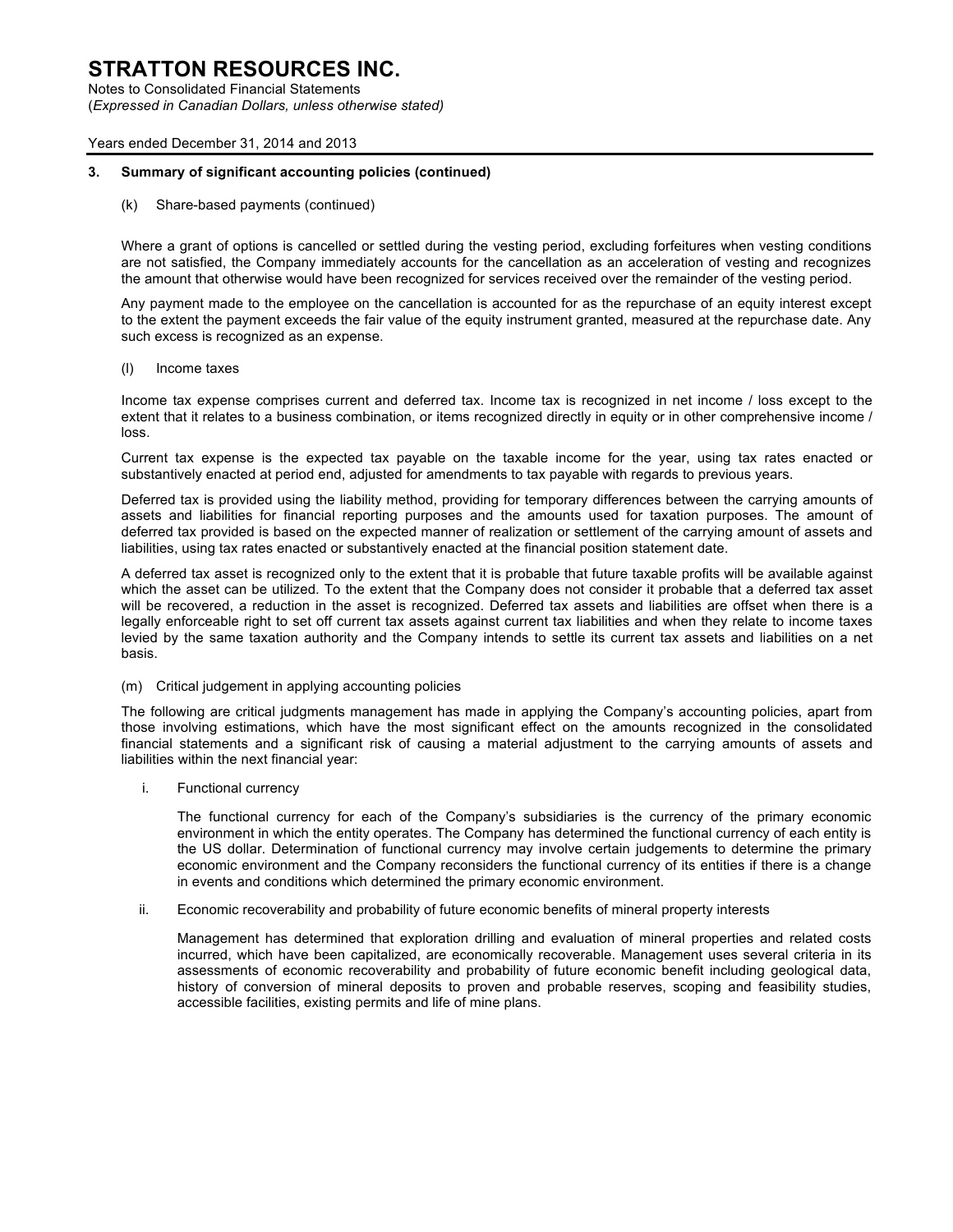Notes to Consolidated Financial Statements (*Expressed in Canadian Dollars, unless otherwise stated)*

# Years ended December 31, 2014 and 2013

### **3. Summary of significant accounting policies (continued)**

- (n) Key sources of estimation uncertainty
	- i. Impairment of assets

Impairment testing is done at the cash generating unit level and judgment is involved in assessing whether there is any indication that an asset or cash generating unit may be impaired. This assessment is made based on an analysis of, amongst other factors, changes in the market or business environment, events that have transpired that have impacted the asset or cash generating unit, and information from internal reporting.

#### ii. Fair value of stock options

The Company determines the fair value of options granted using the Black Scholes option pricing model. This option pricing model requires the input of highly subjective assumptions, including the risk-free interest rate, expected price volatility and expected life. Changes in these assumptions can materially affect the fair value estimate and, therefore, the existing models do not necessarily provide a reliable measure of the fair value of the Company's stock options.

iii. Provisions

Provisions recognized in the financial statements involve judgments on the occurrence of future events, which could result in a material outlay for the Company. In determining whether an outlay will be material, the Company considers the expected future cash flows based on facts, historical experience and probabilities associated with such future events. Uncertainties exist with respect to estimates made by management and as a result, the actual expenditure may differ from amounts currently reported.

iv. Reclamation obligations

Management assesses its reclamation obligations annually. Significant estimates and assumptions are made in determining the provision for rehabilitation and site restoration, as there are numerous factors that will affect the ultimate liability payable. These factors include estimates of the extent, the timing and the cost of reclamation activities, regulatory change, cost increases, and changes in discount rates. Those uncertainties may result in actual expenditure differing from the amounts currently provided. The provision at the reporting date represents management's best estimate of the present value of the future reclamation costs required. Changes to estimated future costs are recognized in the statement of financial position by adjusting the reclamation asset and liability.

v. Taxation

The provision for income taxes and composition of income tax assets and liabilities require management's judgment. The application of income tax legislation also requires judgments in order to interpret the various legislation and apply those findings to the Company's transactions.

Management judgment and estimates are required in assessing whether deferred tax assets and certain deferred tax liabilities are recognized in the consolidated balance sheet. Judgments are made as to whether future taxable profits will be available in order to recognize certain deferred tax assets. Assumptions about the generation of future taxable profits depend on management's estimates of future cash flows. These depend on estimates of future production and sales volumes, commodity prices, reserves, operating costs, and other capital management transactions. These judgments and assumptions are subject to risk and uncertainty, therefore there is a possibility that changes in circumstances will alter expectations, which may impact the amount of deferred tax assets and deferred tax liabilities recognized on the consolidated balance sheet and the benefit of other tax losses and temporary differences not yet recognized.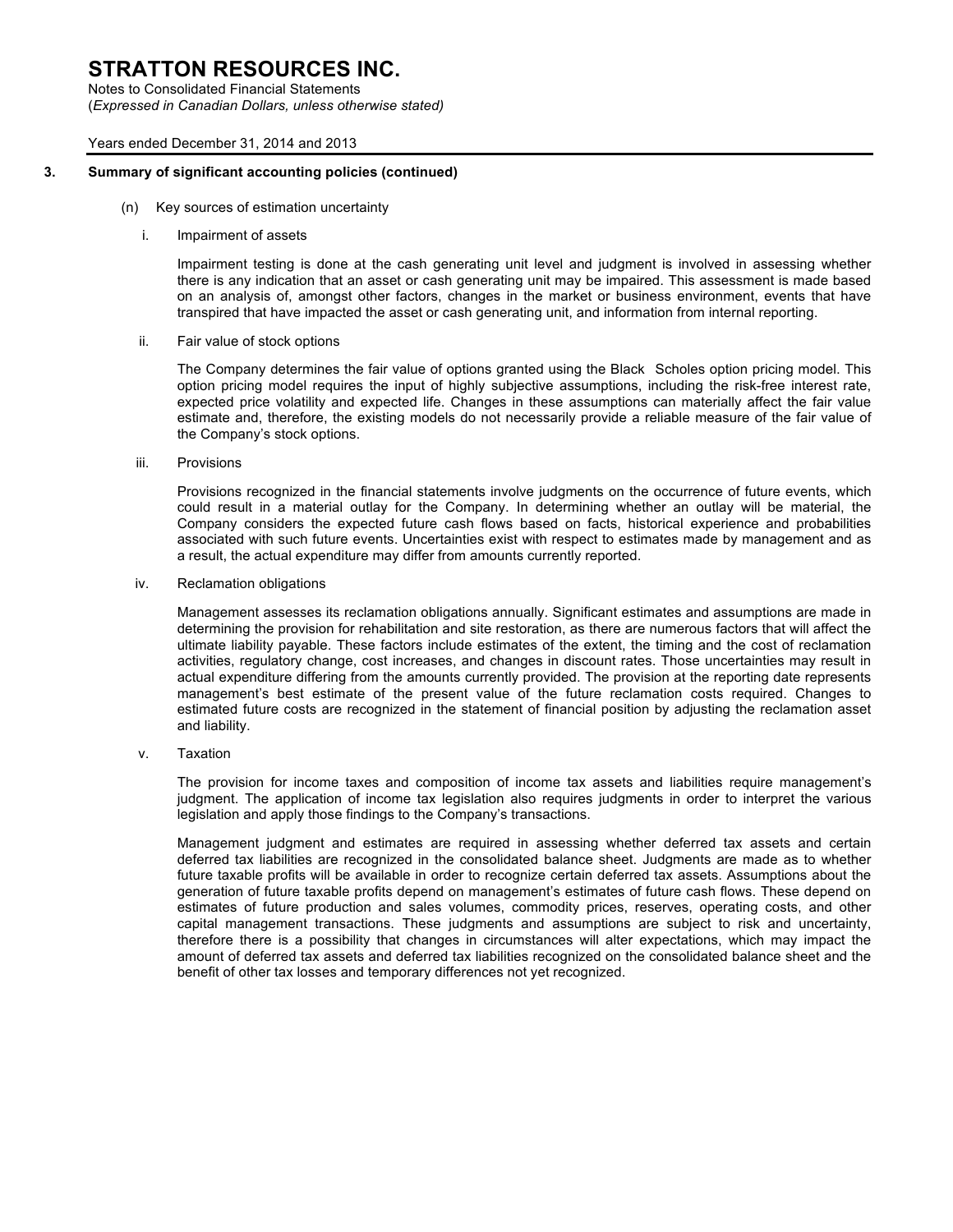Notes to Consolidated Financial Statements (*Expressed in Canadian Dollars, unless otherwise stated)*

## Years ended December 31, 2014 and 2013

#### **4. Application of new and revised standards**

The following new and revised accounting standards and interpretations were adopted by the Company effective January 1, 2014. The adoption of these new and revised accounting standards and interpretations did not impact these consolidated financial statements. The Company has not early adopted any standards.

- a) IAS 32 Financial instruments, Presentation. IAS 32 was amended to clarify the requirements for offsetting financial assets and liabilities. The amendments clarify that the right of offset must be available on the current date and cannot be contingent on a future date.
- b) IAS 36 Impairment of Assets. IFRS 36 was amended by recoverable amount disclosures for non-financial assets. The amendments apply retrospectively for annual periods beginning on or after 1 January 2014.
- c) IFRIC 21 Levies. IFRIC 21 clarifies and provides guidance on when to recognize the obligating event that gives rise to a liability to pay a levy is the activity described in the relevant legislation that triggers the payment of the levy.

The following new accounting standards are not yet effective and will be adopted by the Company in future periods. The Company is currently evaluating the impact of these new standards on its consolidated financial statements. Based on the Company's current operations, it is not anticipated that these standards will have a material impact on the consolidated results and associated disclosures in the financial statements.

- a) IFRS 9 Financial Instruments: Classification and Measurement. IFRS 9 introduces new requirements for the classification and measurement of financial instruments and is effective for annual periods beginning on or after January 1, 2018, with early adoption permitted.
- b) IFRS 14 Regulatory Deferral Accounts. IFRS 14 is intended to enhance the comparability of financial reporting by entities engaged in rate-regulated activities and is effective for annual periods beginning on or after January 1, 2016.
- c) IFRS 15 Revenue from Contracts with Customers. IFRS 15 establishes a single five-step model framework for determining the nature, amount, timing and uncertainty of revenue and cash flows arising from a contract with a customer. The standard is effective for annual periods beginning on or after January 1, 2017, with early adoption permitted.

#### **5. Amounts receivable**

|                                     | December 31, |       | December 31, |
|-------------------------------------|--------------|-------|--------------|
|                                     |              | 2014  | 2013         |
| British Columbia mining exploration |              |       |              |
| tax credit ("BCMETC")               |              | 3,011 | \$157,224    |
| Other receivables                   |              | 2.792 | 1,589        |
|                                     |              | 5.803 | \$158,813    |

During the year ended December 31, 2014, the Company collected \$157,224 (2013 - \$240,779) in BC tax credits in the form of the BCMETC.

#### **6. Reclamation bond and obligation**

During the year, the Company completed the required reclamation of its formerly held Mac property (note 16) and, following approval from the BC Ministry of Energy and Mines, received repayment, in full, of the reclamation bond of \$50,000 that was posted in 2010.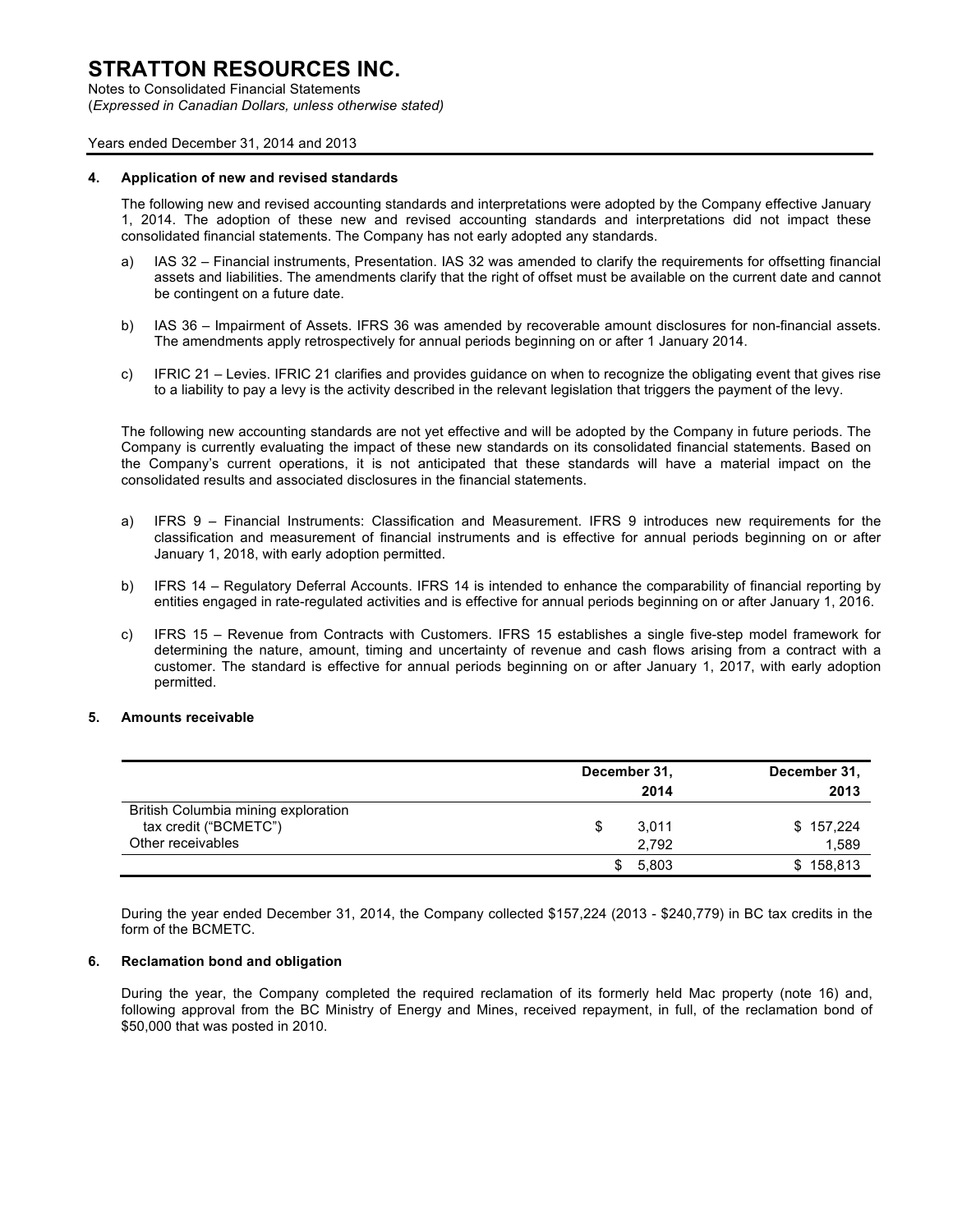Notes to Consolidated Financial Statements (*Expressed in Canadian Dollars, unless otherwise stated)*

# Years ended December 31, 2014 and 2013

#### **7. Evaluation and exploration assets**

#### Lunar – Molybdenum Prospect

On August 17, 2011, the Company entered into an agreement with Homegold Resources Ltd ("Homegold"), a British Columbia company, to acquire 30 claims (12,509 hectares) known as the Lunar property ("Lunar"), in British Columbia for \$70,000 and a number of contingently issuable shares as described below. The \$70,000 was paid to Homegold against transfer of the claims to the Company. Subsequent to that, the Company staked additional 9 claims adjacent to Lunar.

Under the terms of the agreement, in the event the Company spends \$2,000,000 on exploring the Lunar claims, it will issue 50,000 common shares to Homegold and 50,000 to Xstract Resources Inc. ("Xstract"), a British Columbia company, as consideration for Xtracts's previous legal rights to the Lunar property. If the Company spends an additional \$3,000,000 it will issue an additional 150,000 shares to Xstract and upon spending a further \$5,000,000 (\$10,000,000 total), the Company will issue Xstract a further 250,000 shares. In the event of a commercial production decision another \$500,000 will be paid to Homegold and after 6 years a minimum \$72,000 per year will have to be paid in advance royalties to Homegold. Homegold also holds a 2% net smelter returns royalty ("NSR") on the property.

| <b>Lunar Project</b>                   | December 31,<br>2014 | December 31,<br>2013 |
|----------------------------------------|----------------------|----------------------|
| Balance at the beginning of the period | \$317,310            | \$256,427            |
| Deferred exploration costs:            |                      |                      |
| Permitting fees                        | 1.000                |                      |
| Geological and geophysical fees        | 10.035               | 80,000               |
| Mining exploration tax credit          | (3,011)              | (19,117)             |
| Balance at the end of the period       | \$ 325,344           | \$317,310            |

# Title to mineral properties

Title to mineral properties involves certain inherent risks due to the difficulties of determining the validity of certain mineral titles as well as the potential for problems arising from the frequently ambiguous conveyancing history characteristic of many mineral properties. The Company has investigated title to its mineral properties and, to the best of its knowledge, title to it is in good standing.

# **8. Share capital**

# (a) Authorized

Unlimited common shares without par value.

- (b) Common shares issuance
	- I. Period ended December 31, 2014

During the year ended December 31, 2014, the Company did not issue any additional common shares.

II. Year ended December 31, 2013

On January 7, 2013, the Company issued 25,000 shares pursuant to Natlan option agreement. The fair value of the shares were estimated to be \$4,000 or \$0.16 per share which was the closing market price of the Company's shares at December 31, 2012 when the shares became issuable. On issuance of the shares the Company recorded a corresponding debit to equity reserves – shares issuable and transferred the amount to share capital. Natlan was fully impaired in the year ended December 31, 2012.

(c) Escrow shares

As at December 31, 2014, the Company has no common shares held in escrow (December 31, 2013 – 3,307,472).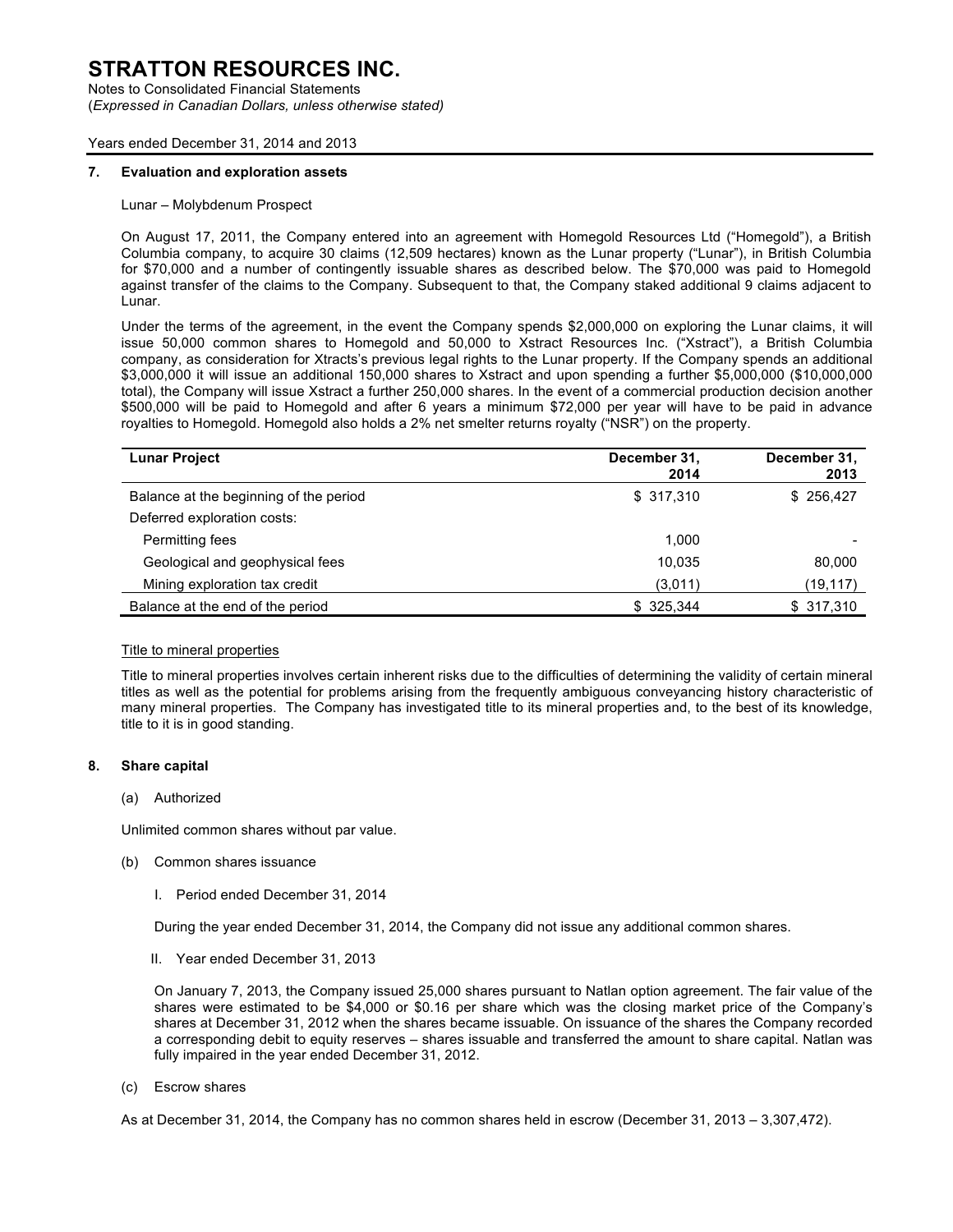Notes to Consolidated Financial Statements (*Expressed in Canadian Dollars, unless otherwise stated)*

#### Years ended December 31, 2014 and 2013

#### **9. Equity reserves**

#### (a) Share-based payments

The Company maintains a Rolling Share-based Option Plan providing for the issuance of stock options up to 10% of the Company's issued and outstanding common shares. The Company may grant from time to time stock options to its directors, officers, employees and other service providers. The stock options vest 25% on the date of the grant and 12½% every three months thereafter for a total vesting period of 18 months.

As at December 31, 2014 and December 31, 2013, the Company has no stock options outstanding or exercisable. Effective June 6, 2013, the Company's employees and consultants voluntarily forfeited all outstanding stock options.

The Company uses the fair value method of accounting for all share-based payments to directors, officers, employees and others providing similar services. During the year ended December 31, 2014, an amount of \$nil (2013 - \$24,301) was expensed in the consolidated statement of net loss and comprehensive loss.

The Company did not grant stock options during the years ended December 31, 2014 and 2013.

(b) Share purchase warrants

As at December 31, 2014 and 2013, the Company has no purchase warrants outstanding or exercisable.

#### **10. Related party transactions**

All transactions with related parties have occurred in the normal course of operations and are measured at their fair value as determined by management. All amounts are unsecured, non-interest bearing and have no specific terms of settlement, unless otherwise noted.

|                                     | December 31.<br>2014 | December 31,<br>2013 |
|-------------------------------------|----------------------|----------------------|
| Universal Mineral Services Ltd. (a) | \$ 80.750            | \$124.897            |

(a) Universal Mineral Services Ltd. ("UMS") is a private company with directors and officers in common that, pursuant to an agreement dated March 30, 2012, provides geological, corporate development, administrative and management services to the Company on a cost recovery basis. The Company also holds a 37% non-voting equity interest in UMS, which is carried at cost. As at December 31, 2014 the outstanding payable balance was \$5,844 (December 31, 2013 - \$7,258) and prepaid expenses and deposits balance was \$6,000 (December 31, 2013 - \$6,000).

Effective June 30, 2013, UMS agreed to settle historic payable balances totaling \$609,388 with a note payable for an equivalent value. The note payable bears no interest, has a maturity of December 31, 2015 and is extendable for an additional twelve months at the mutual agreement. The note payable is due on demand.

#### Key management compensation

In addition to the transactions disclosed above, the Company provided the following compensation to key management members:

|                          | December 31,             | December 31,             |
|--------------------------|--------------------------|--------------------------|
|                          | 2014                     | 2013                     |
| Short-term benefits*     | \$25.361                 | \$68.879                 |
| Share-based compensation | $\overline{\phantom{0}}$ | 17.962                   |
| Other long term benefits | $\overline{\phantom{0}}$ | $\overline{\phantom{0}}$ |

\* An amount of \$21,405 is included in related party transactions with UMS (December 31, 2013 - \$54,979).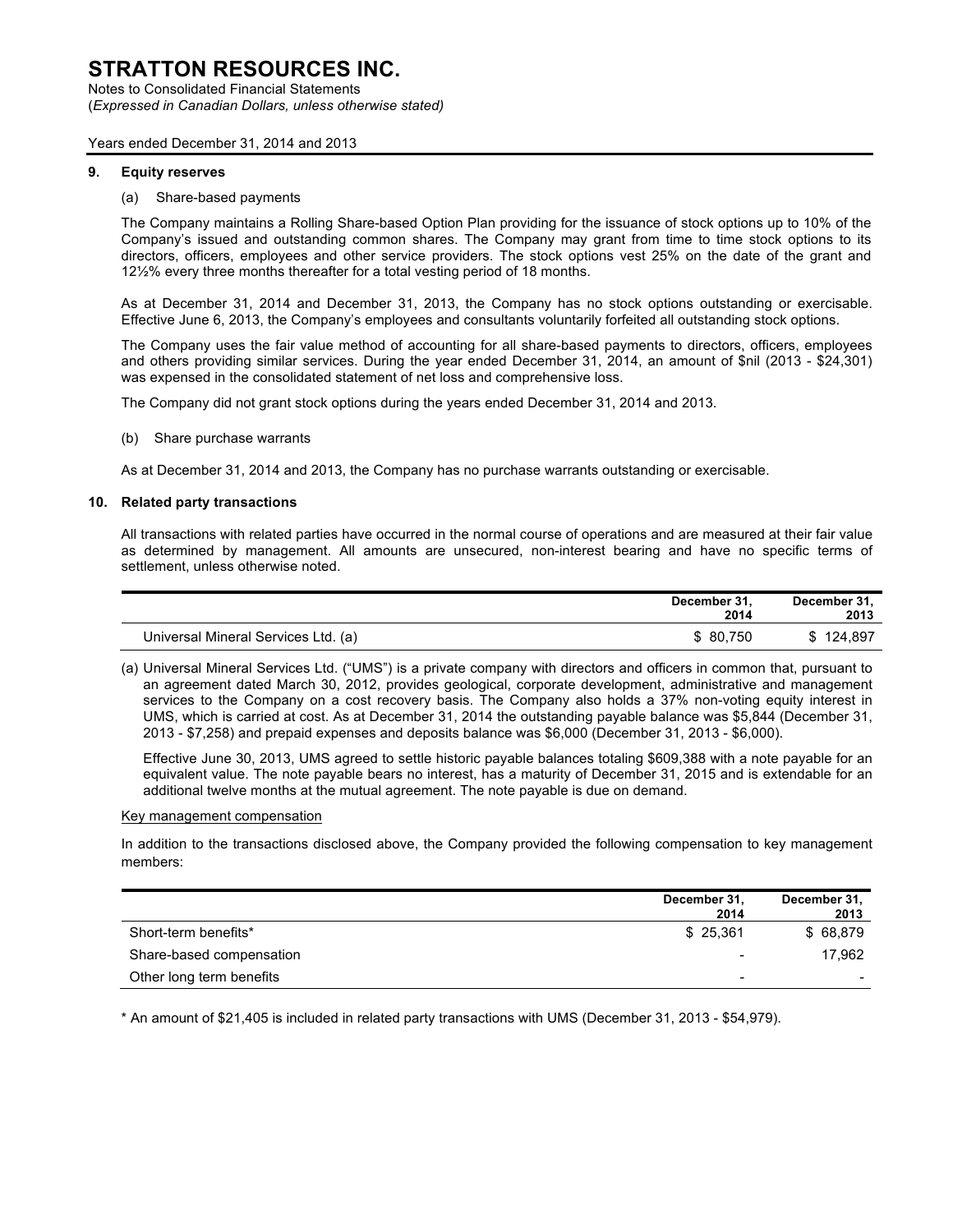Notes to Consolidated Financial Statements

(*Expressed in Canadian Dollars, unless otherwise stated)*

# Years ended December 31, 2014 and 2013

# **11. Loss per share**

Basic loss per share amounts are calculated by dividing the net loss for the period by the weighted average number of ordinary shares outstanding during the period.

|                                                                                           | December 31,<br>2014      | December 31,<br>2013       |
|-------------------------------------------------------------------------------------------|---------------------------|----------------------------|
| Loss attributable to ordinary shareholders<br>Weighted average number of common<br>shares | \$(132,888)<br>36.724.164 | \$ (253,781)<br>36,723,752 |
| Basic and diluted loss per share                                                          | (0.00)                    | (0.01)                     |

Weighted average number of common shares:

|                                                                                       | December 31,<br>2014 | December 31,<br>2013 |
|---------------------------------------------------------------------------------------|----------------------|----------------------|
| Issued common shares at January 1<br>Effect of shares issued on acquisition of Natlan | 36.724.164           | 36,699,164<br>24,588 |
| Weighted average number of<br>common shares (basic and diluted)                       | 36,724,164           | 36,723,752           |

# **12. Financial instruments**

|                              | Category          | <b>Carrying value</b>               | December 31, 2014 |              | December 31, 2013 |              |
|------------------------------|-------------------|-------------------------------------|-------------------|--------------|-------------------|--------------|
| <b>Financial assets</b>      |                   |                                     |                   |              |                   |              |
| Cash                         |                   | Loans and receivable Amortized cost | \$.               | 349.440      |                   | 297.266      |
| Receivables                  |                   | Loans and receivable Amortized cost |                   | 1.589        |                   | 1.589        |
| Reclamation bond             |                   | Loans and receivable Amortized cost |                   |              |                   | 50.000       |
|                              |                   |                                     | \$                | 351,029      |                   | 348,855      |
|                              |                   |                                     |                   |              |                   |              |
|                              | Category          | <b>Carrying value</b>               | December 31, 2014 |              | December 31, 2013 |              |
| <b>Financial liabilities</b> |                   |                                     |                   |              |                   |              |
| Trade payables and other     | Other liabilities | Amortized cost                      |                   | 32.153<br>\$ |                   | 43,338<br>\$ |
| Note payable                 | Other liabilities | Amortized cost                      |                   | 609.388      |                   | 609.388      |
|                              |                   |                                     | \$                | 641.541      |                   | 652.726      |

# Fair Value

Financial instruments are evaluated under a fair value hierarchy that reflects the significance of inputs used in making fair value measurements as follows:

Level 1 – quoted prices in active markets for identical assets or liabilities;

Level 2 – inputs other than quoted prices included in Level 1 that are observable for the asset or liability, either directly (market prices) or indirectly (derived from market prices);

Level 3 – inputs for the asset or liability that are not based upon observable market data.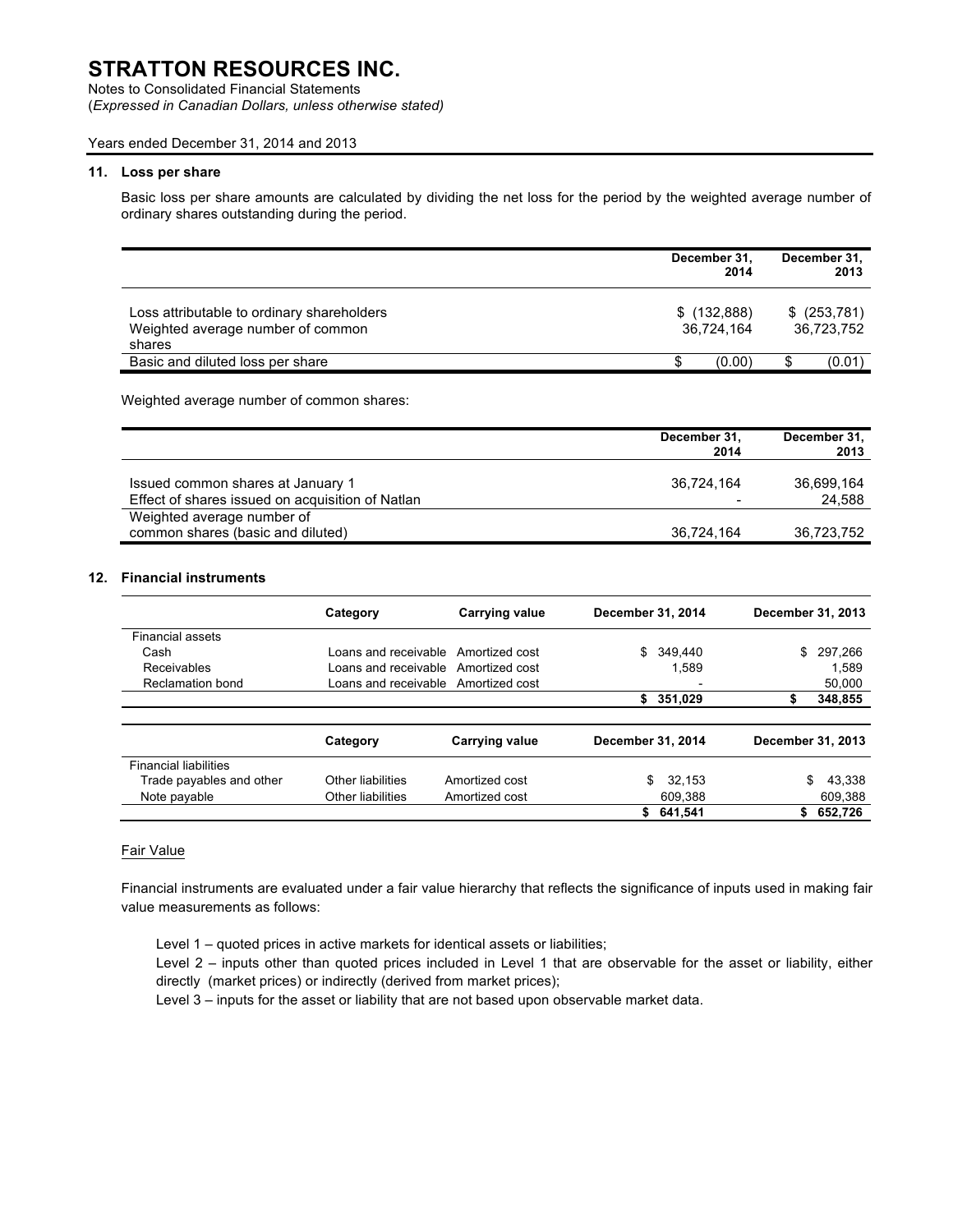Notes to Consolidated Financial Statements (*Expressed in Canadian Dollars, unless otherwise stated)*

# Years ended December 31, 2014 and 2013

### **12. Financial instruments (continued)**

As at December 31, 2014, the Company does not have any financial instruments measured at fair value on the statement of financial position. The Company's cash, receivables, accounts payable and note payable approximate fair value due to their short term nature.

The Company is expose to the potential loss from various risks as outlined below.

(a) Credit risk

The Company is subject to credit risk on the cash and amounts receivable balances. The Company limits exposure to credit risk on liquid financial assets through maintaining its cash balances in Canadian highly rated financial institutions..The Company considers the risk of loss associated with cash to be low. The amounts receivable are primarily due from government agencies and are not considered to represent a material credit risk exposure to the Company.

(b) Liquidity risk

The Company manages liquidity risk by maintaining sufficient cash balances. Liquidity requirements are managed based on expected cash flow to ensure there is sufficient capital to meet short-term obligations. The Company estimates that is contractual obligations pertaining to accounts payable and accrued liabilities will be satisfied within one year. As outlined in note 2(c) the Company's liquidity position is dependent on the note payable not being called or, in the event it was, raising additional funds through issuance of equity.

(c) Foreign currency risk

The Company is exposed to currency risk to the extent expenditures incurred or funds received and balances maintained by the Company are denominated in currencies other than the Canadian dollar. The Company does not use any hedges or other derivatives to mitigate the risk against foreign exchange fluctuations.

The Company did not have any significant foreign currency risk exposure as at December 31, 2014 and December 31, 2013.

(d) Market risk

# Interest rate risk

Interest rate risk is the risk that the fair value or future cash flows of a financial instrument will fluctuate because of changes in market interest rates.

The Company's cash attract interest at floating rates paid on deposits. The interest is typical of Canadian banking rates, which are at present low, however the conservative investment strategy mitigates the risk of deterioration to the investment. A change of one (1) percent in the interest rate would have a minimal impact to the consolidated financial statements.

(e) Capital risk management

The Company manages its cash, share capital and equity reserves as capital. The Company's objectives when managing capital are to safeguard the Company's ability to continue as a going concern in order to pursue the acquisition and exploration of mineral properties and to maintain a flexible capital structure which optimizes the costs of capital at an acceptable risk.

The Company manages the capital structure and makes adjustments to it in light of changes in economic conditions and the risk characteristics of the underlying assets. To maintain or adjust the capital structure, the Company may attempt to issue new shares, issue new debt, acquire or dispose of assets or adjust the amount of cash.

The Company is not subject to externally imposed capital requirements.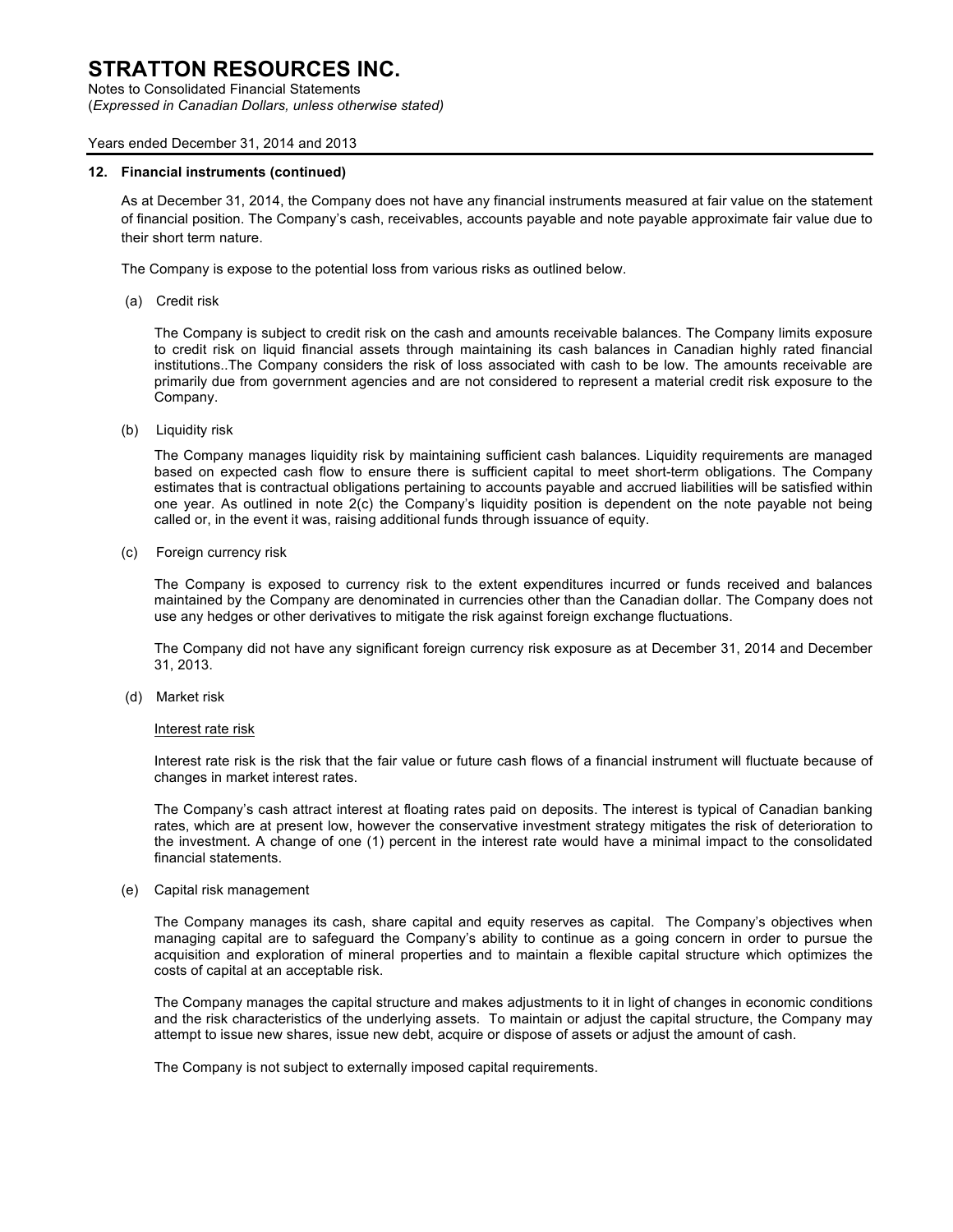Notes to Consolidated Financial Statements (*Expressed in Canadian Dollars, unless otherwise stated)*

# Years ended December 31, 2014 and 2013

# **13. Supplemental cash flow information**

|                                                                                 | December 31,<br>2014 | December 31,<br>2013 |
|---------------------------------------------------------------------------------|----------------------|----------------------|
| BCMETC receivable included in exploration<br>and evaluation assets.             | \$3.011              | \$19,117             |
| Non-cash settlement of accounts payable with<br>a note payable (note $10(a)$ ). |                      | 609.388              |
| Change in accounts payable included in<br>exploration and evaluation assets.    | (10, 035)            | 160,174              |

# **14. Segmented information**

The Company operates as one operating segment being acquisition, exploration and development of mineral resource properties. As at December 31, 2014 and 2013, all of the Company's non-current assets are located in Canada.

During the years ended December 31, 2014 and 2013, the net losses were incurred in Canada.

# **15. Income taxes**

(a) Income tax recovery

|                                                             | 2014            | 2013           |
|-------------------------------------------------------------|-----------------|----------------|
| Net loss for the year before income taxes                   | \$<br>(132,887) | (255,158)<br>S |
| Tax recovery based on statutory rate of 26.0% (2013: 25.75) | (34,551)        | (65, 703)      |
| Change in estimated temporary differences                   | 46,757          | (78,608)       |
| Non-deductible expenses and other                           | 287             | (6, 158)       |
| Effect of renunciation of flow-through shares               |                 | (1,377)        |
| Change in unrecognized deferred tax assets                  | (12, 493)       | 150,469        |
| Total income tax recovery                                   |                 | (1, 377)       |

# (b) Deferred tax assets and liabilities

|                            | December 31, | December 31,             |
|----------------------------|--------------|--------------------------|
|                            | 2014         | 2013                     |
| <b>Deferred tax assets</b> |              | $\overline{\phantom{0}}$ |
| Deferred tax liabilities   | -            | $\blacksquare$           |
| Net deferred tax balance   |              | $\blacksquare$           |

(c) Deductible temporary differences, unused tax losses and unused tax credits for which no deferred tax assets have been recognized are attributable to the following:

|                                    | December 31,<br>2014 |            | December 31,<br>2013 |            |
|------------------------------------|----------------------|------------|----------------------|------------|
| Property and equipment             | \$                   | -          | \$                   | 809.201    |
| Share issuance costs and other     |                      | 104.535    |                      | 121,599    |
| Exploration and evaluation assets  |                      | 7,643,879  |                      | 7,679,784  |
| Non-capital losses carried forward |                      | 8,681,609  |                      | 8,075,013  |
|                                    | S                    | 16.430.022 | S                    | 16,807,195 |